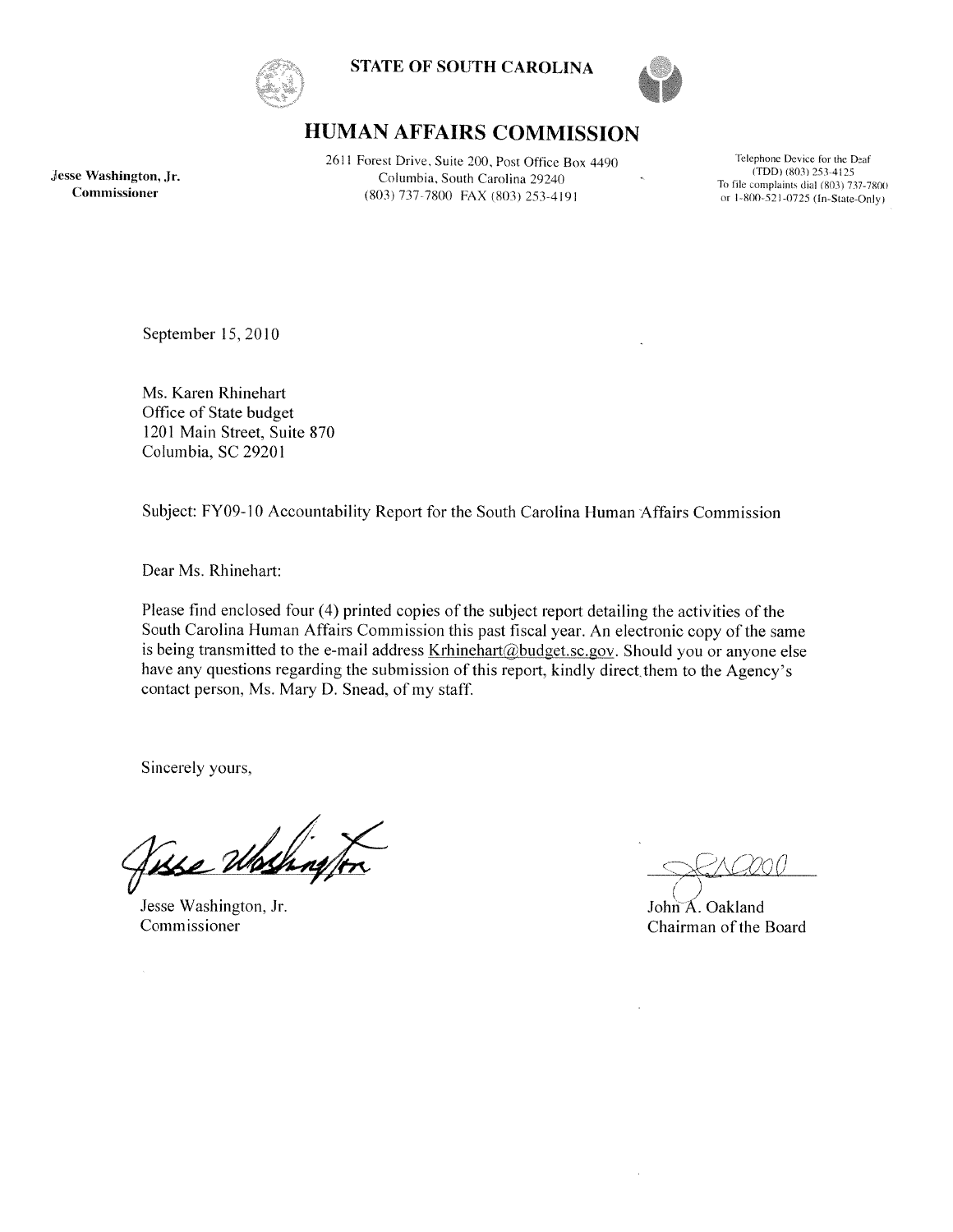# **Accountability Report Transmittal Form**

 $\bar{c}$ 

 $\sim$ 

Agency Name STATE HUMAN AFFAIRS COMMISSION Date of Submission \_\_\_\_\_ September 14, 2010 Agency Director \_\_\_\_ Jesse Washington, Commissioner <u> 1980 - Jan Stein Stein Stein Stein Stein Stein Stein Stein Stein Stein Stein Stein Stein Stein Stein Stein S</u> Agency Contact Person Mary Dunlap Snead Agency Contact's Telephone Number 803 737-7805

 $\sim$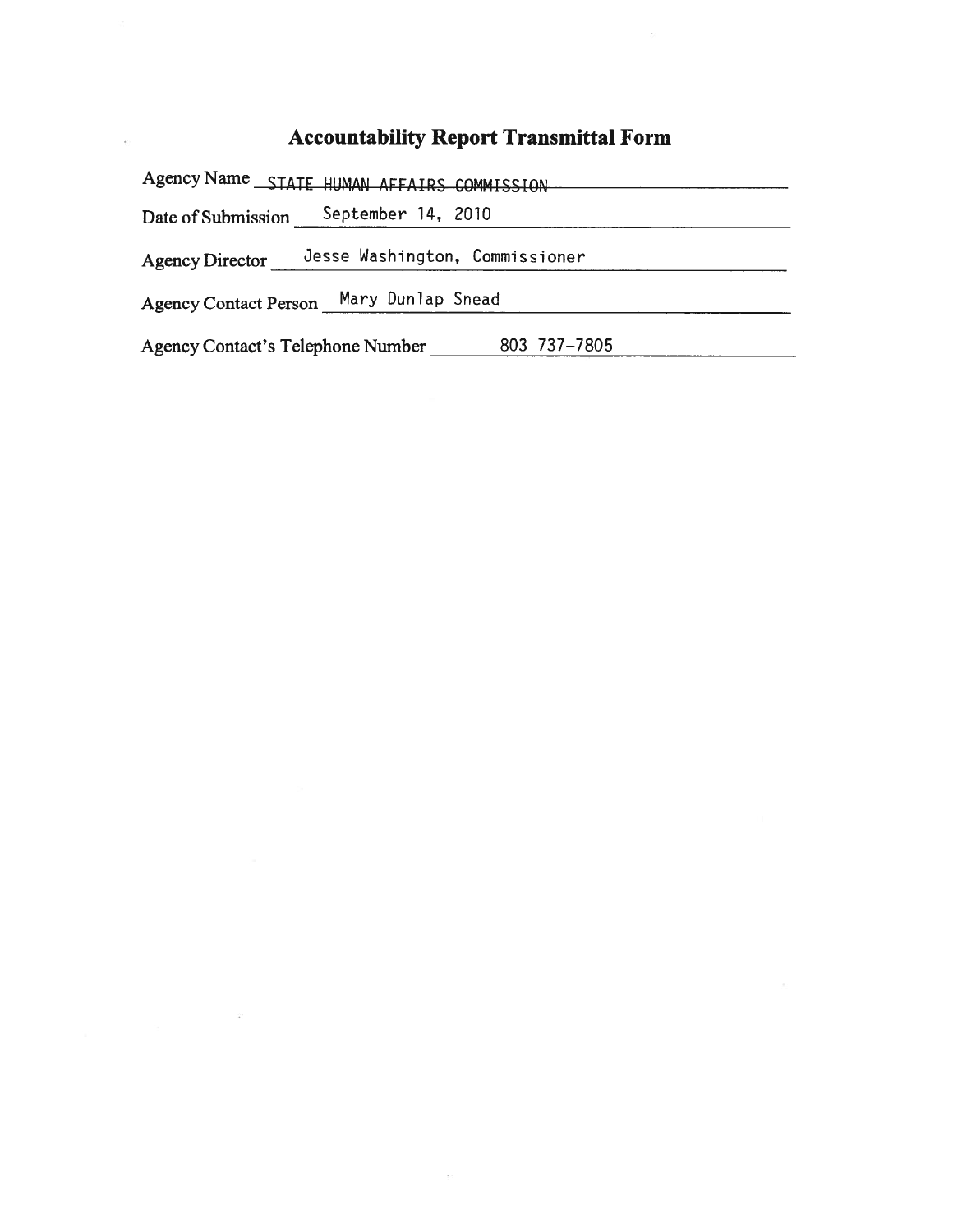# South Carolina Human Affairs Commission



The Annual Accountability Report

Jesse Washington Jr., Commission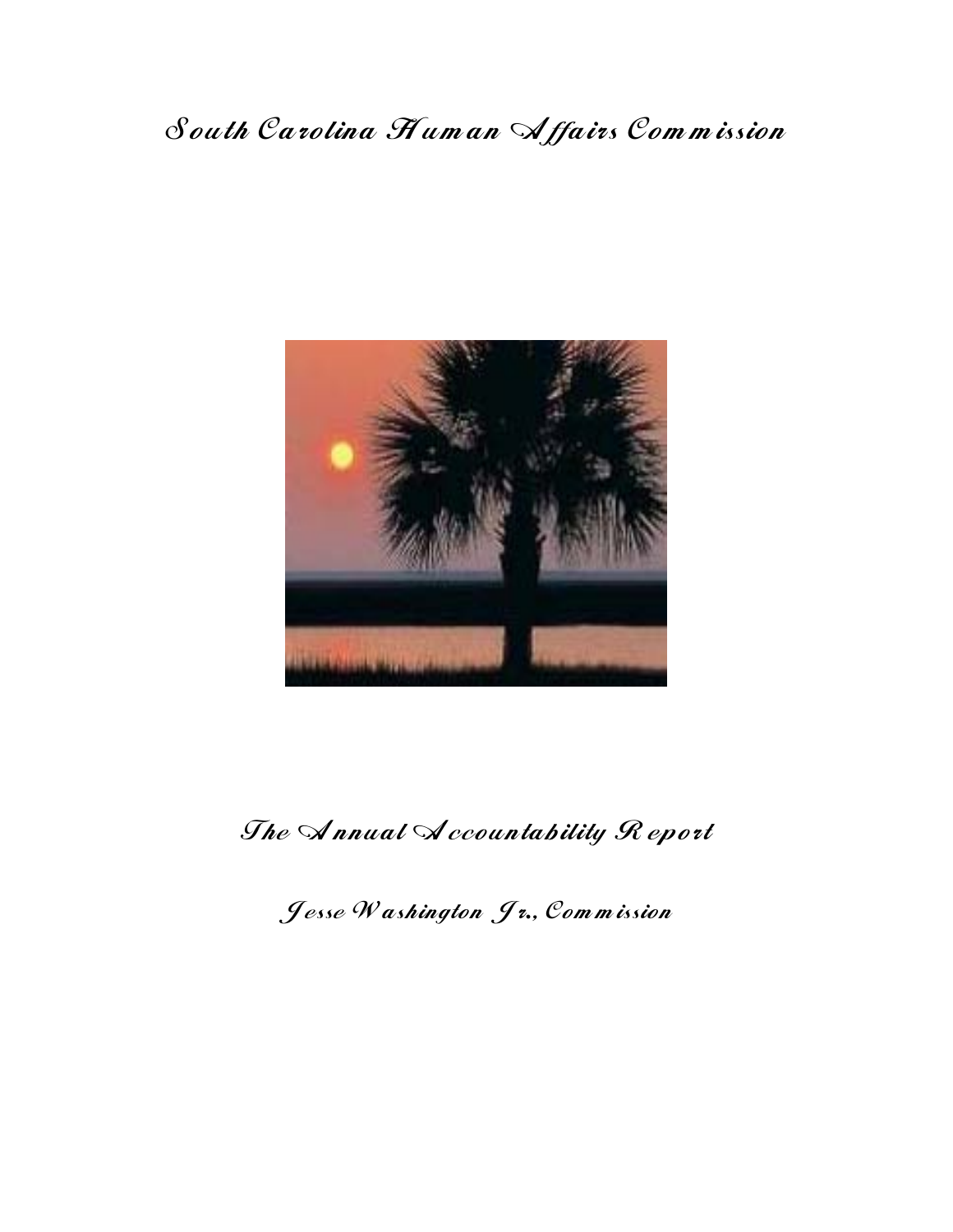#### **From the Executive Commissioner**

The State Human Affairs Commission has faced budget cuts over the past 10 years; this past year being the most severe. The financial crisis has had a significant impact on the Commission. We had to enact many costs saving steps. Some voluntary furloughs begun early in the fiscal year, and not filling vacancies created by employees who retired or left the agency prevented us from having to lay off employees. Despite these difficulties, the Commission has not waivered from focusing on its mission to prevent and eliminate unlawful discrimination in South Carolina.

Our goal is to have the public rely on the Commission to resolve complaints in state, through the Commission's mediation and investigation process. If we are to succeed, it is crucial to South Carolina's well being that the public is aware of our enforcement activities and believes that we have handled discrimination complaints effectively.

To prevent unlawful discrimination we also encourage employees to take advantage of our discrimination prevention seminars. These programs familiarize managers and supervisors with the laws and regulations so they can prevent problems.

Jesse Washington Jr.

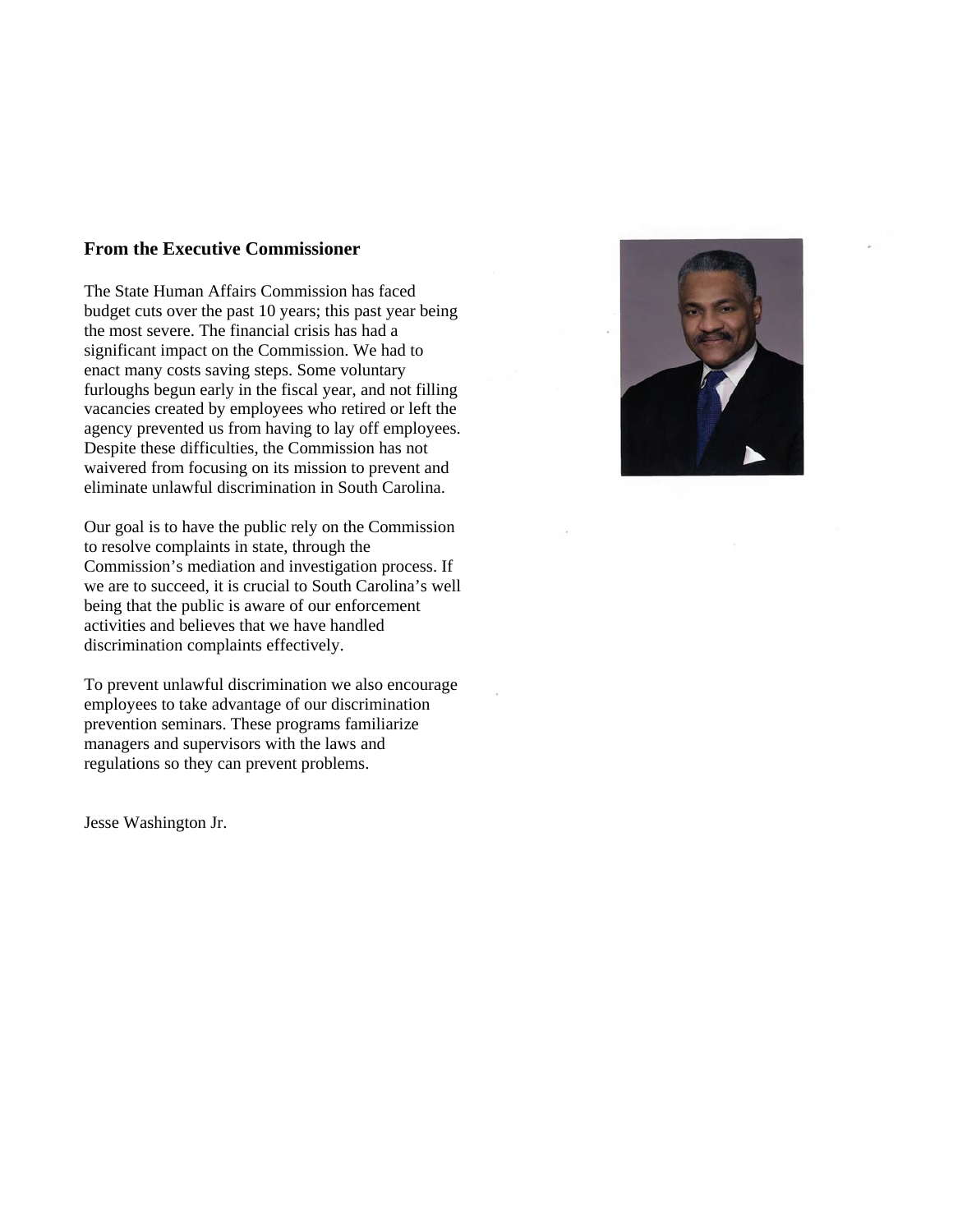#### 2009-2010 **Accountability Report of the South Carolina Human Affairs Commission**

#### **Section I – Executive Summary**

**1.** The mission of the South Carolina Human Affairs Commission is to prevent and eliminate discrimination because of race, religion, color, national origin, age, sex, disability, and (in housing) familial status, and to foster mutual understanding and respect among all people of the state. This mission is mandated by the South Carolina Human Affairs Law of 1972, as amended; the South Carolina Fair Housing Law; and the Equal Enjoyment and Privileges to Public Accommodations Law. Accomplishing the agency's mission is supported and driven by a commitment to a set of seven core values – accountability, customer service, fairness, integrity, loyalty, professionalism and teamwork – developed during a planning process which involved virtually every member of the Commission's staff.

The Commission seeks to prevent discrimination by providing training to both the public and the private sectors, assisting local communities in developing the means to address issues locally, and providing assistance to state agencies on meeting their affirmative action obligations to achieve an equal opportunity environment as established by the Legislature. The Commission works to eliminate discrimination through receipt, investigation and resolution of complaints of discrimination in employment, housing and public accommodations.

**2.** During state fiscal year 2009-2010 the South Carolina Human Affairs Commission successfully completed one contract with the U. S. Equal Employment Opportunity Commission (EEOC) for employment discrimination complaint resolutions and another with the U. S. Department of Housing and Urban Development (HUD) for fair housing complaint resolutions, and subsequently progressed well into new contracts with each of the two federal agencies. The Commission provided training opportunities to public and private sector employers across South Carolina, and worked with county and local governments, private organizations and interested citizens to address a variety of concerns which did not involve employment or housing issues.

**3.** The Commission's key strategic goals are (a) to increase the number of discrimination complaint resolutions attained, while reducing the average processing time and maintaining the qualitative standards which have consistently ensured the agency's actions withstand review by other relevant authorities, thereby providing our customers with timely, effective customer service; (b) to obtain the ability to enable Commission-provided training to generate a level of resources commensurate with its actual demand and value, thereby enabling the agency to better fulfill its preventative role; (c) to substantially enhance the level of support provided to assist local communities in developing their own means (for example, community relations councils) to address issues arising in and of concern to the communities; (d) to develop Spanish language fluency among a sufficient number of staff members to enable the Commission to serve the increasing number of Spanish-speaking residents who seek our services; (e) to develop fluency in American Sign Language among a sufficient number of staff members to ensure we are able to properly serve hearing-impaired customers; (f) to provide professional development opportunities appropriate to position and performance for staff members to meet the agency's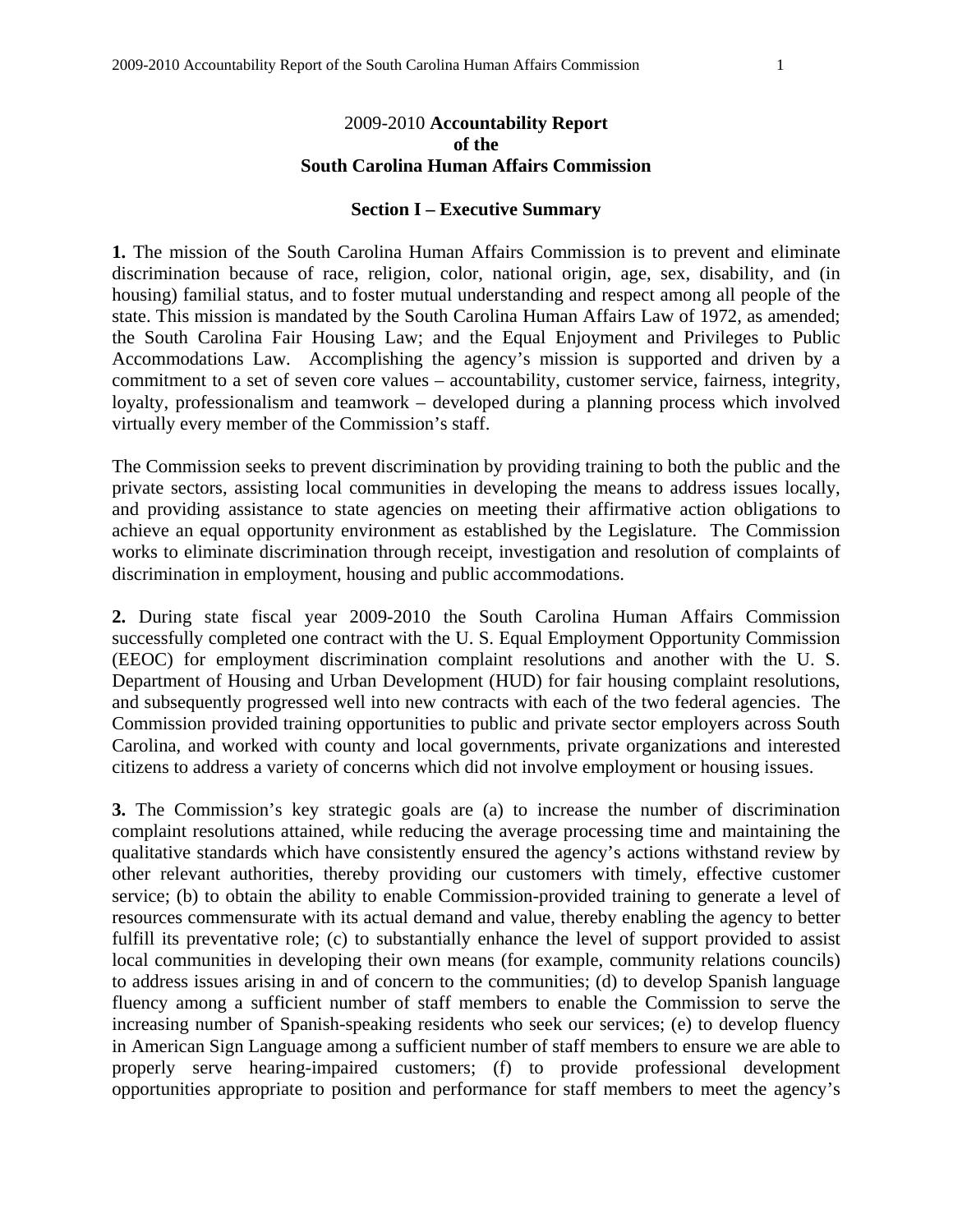responsibility as an employer to develop our most valuable resource in order to enable individuals to reach their maximum potential to serve the state and its people, and to contribute to retention of employees of the caliber and performance which are critical to attaining and maintaining "an agency of excellence"; (g) to ensure that the agency obtains and retains the resources (financial, personnel, facilities and equipment) required to serve our customers at the qualitative and quantitative levels expected by the Legislature as well as our customers; and (h) to attain full state funding for the agency, thereby stabilizing the Commission's financial structure and reducing the dependence of this state agency on federal funds and the control which often accompanies such dependency.

**4.** The state's financial situation over several years of revenue shortfalls and the resulting state budget reductions reduced the Commission's state appropriations by a cumulative total of over 43%. These reductions dealt damaging blows to an already small agency which has never experienced funding and resource levels commensurate with the level of statewide responsibilities which have been mandated for it over the years. The impact of these reductions has been particularly evident in terms of personnel, the key resource which is essential in carrying out the agency's responsibilities as established by the Legislature. The agency's state appropriations still remain well below the level prior to the series of budget reductions experienced by state government, although neither the demand for the agency's services nor the responsibilities required of it by the Legislature have decreased.

During October, 2000, the Commission lost a key investigative staff member who could not subsequently be replaced due to financial constraints. The budget reduction imposed on the agency in state fiscal year 2000-2001 required that the agency's sole Deputy Commissioner position (vacated by the retirement of the former incumbent) be left unfilled, requiring in turn that many of the duties and responsibilities of the former Deputy Commissioner be reassigned to other staff members, all of whom already had full time responsibilities, without the ability to properly compensate them for what is now required of them. Budget reductions also required a reduction-in-force of two filled FTEs, resulting in the loss of two individuals formerly employed in the Community Relations Division, reducing the agency's ability to continue to assist local communities at established levels and crippling attainment of the goal to enhance those services. During state fiscal year 2001-2002, one of the agency's most productive Intake Officers left state government to accept a higher salary and anticipated greater career opportunities offered by an agency of local government; once again, the Commission was unable to fill the resulting vacancy due to budgetary constraints. During state fiscal year 2002-2003, both the agency's Legal Counsel and another productive Intake Officer left state government; the responsibilities of the former Legal Counsel were reassigned to the only other staff member who is an attorney, and the critical responsibilities he had been performing were reassigned as additional duties to other employees. The 2003-2004 budget reduction experienced by the agency was addressed by the imposition of an agency-wide five-day furlough, the cumulative result of which was to effectively shut the agency down for a period equal to the furlough period. On March 1, 2004, an experienced Investigator was transferred to the Intake Division to reinforce the agency's ability to provide timely intake services; however, due to financial constraints he could not be replaced in investigations, and the agency's complaint resolution capacity suffered a corresponding reduction which further increased the demands and pressures on the remaining investigative staff.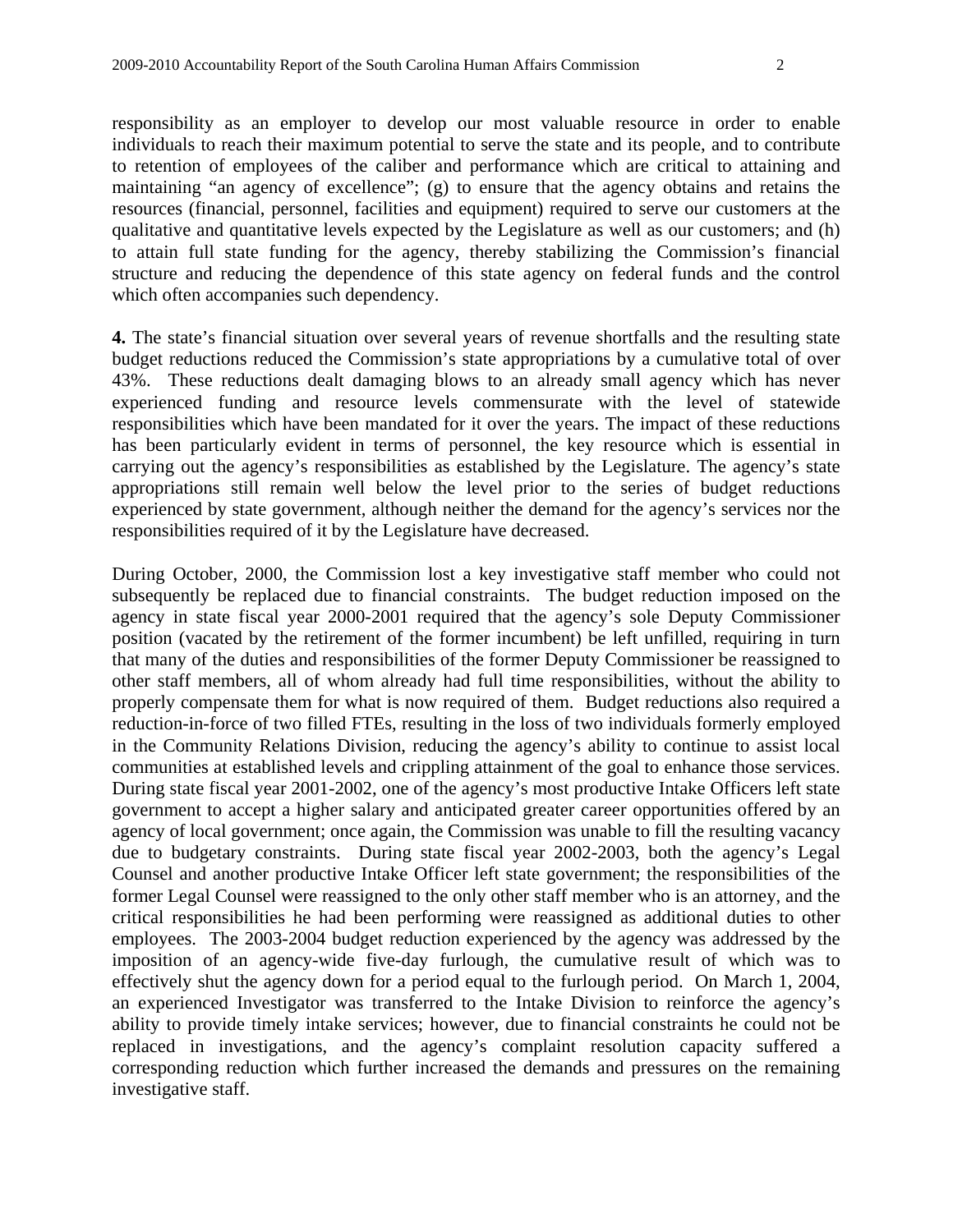Staff turnover continued unabated during state fiscal year 2005-2006. Nine staff members (out of the agency's total staff of 43) retired during the year. The agency retained four of these individuals under contracts. However, five individuals – two Division Directors, the sole Procurement Specialist, a highly productive Investigator, and the Receptionist – left the agency. Losses of senior experienced personnel during state fiscal year 2006-2007 included the Administrative Assistant to the Commissioner and an exceptionally productive Investigator in the Fair Housing Division. The loss of so many senior staff members has had, and will continue to have, a significant adverse impact on agency operations.

The Commissions current staffing level is well below that required to deliver optimal service to South Carolina. Currently the Commission is approved for 47 full time equivalent positions (FTEs) but have 13 vacancies we are unable to fill due to budget constraints. The Commission is doing everything within its power to cross-train, engage in job enrichment or make use of demonstrated in-house talent as a means of delivering services to the state.

Due to the magnitude and the corresponding loss of resources, the cumulative impact of the series of budget reductions experienced by the Commission required the elimination of all expenditures not absolutely essential to basic day-to-day operations at a subsistence level. This eliminated the ability to fulfill many of the agency's longstanding strategic goals, including enhancing the agency's complaint resolution capacity, building staff fluency in either Spanish or American Sign Language, and providing the legitimate professional development opportunities which are critical to the future of the agency. This has not changed.

**5.** The Commission uses the accountability report to improve organizational performance both retrospectively and prospectively. The agency utilizes the report as a vehicle to review and assess its performance over the preceding state fiscal year, to identify trends, and to determine opportunities for improvement and critical needs. The agency also uses the report as a key basis for organizational planning to help determine how to effectively and efficiently meet its responsibilities with available resources and to set corresponding priorities.

## **Section II – Organizational Profile**

**1.** The agency's main products and services and the primary methods by which they are delivered are:

- Intake and Referral Services (the products of which are formally filed complaints or referrals to other agencies or organizations), which are delivered via in-person contact, telephone, regular mail, e-mail, and Internet technology.

- Mediation Services (the products of which are successful mediations resulting in settlement agreements, or unsuccessful mediations which result in transfer of such cases for investigation), which are delivered via formal mediation conferences conducted either at the Commission's offices or at other sites by the agency's full-time and part-time Mediators.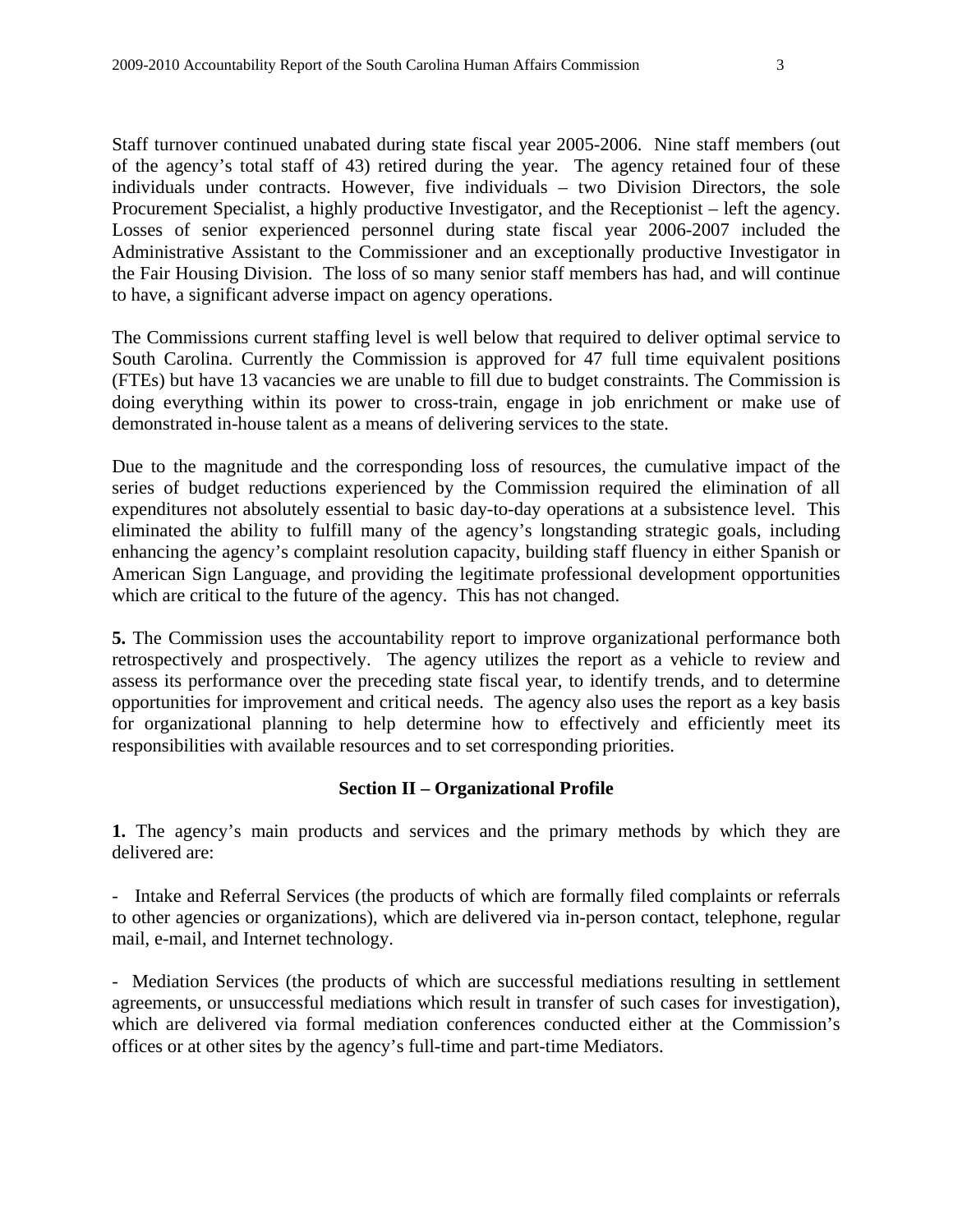- Complaint Processing and Resolution Services (other than mediations), the products of which are completed investigations, decisions on the merits, and (when appropriate) various types of pre and post-investigation settlements, and which are carried out via in-person contact and site visits, telephone, regular mail and e-mail.

- Training Services, the products of which are participants with enhanced knowledge and skills in terms of applicable state and federal laws, equal employment opportunity, and affirmative action practices And better equipped to prevent unlawful discrimination.

- Affirmative Action Program development assistance, and compliance monitoring and reporting, the product of which is the enhanced capacity of the recipients to prevent unlawful discrimination and ensure effective equal employment opportunity.

- Assistance to local communities, the product of which is local communities with enhanced capacity to address local issues and better serve their citizens.

**2.** The agency's key customer segments and their key requirements/expectations are:

- The individuals who file complaints of discrimination (Complainants). Their key requirements/expectations are timely assistance in filing their complaints; professional processing of their complaints and the resolution thereof through successful mediations, determinations on the merits, various forms of pre and post-investigation settlements, and other forms of final administrative action; and the provision of information which will enable them to better understand the process and their rights/responsibilities/options and make informed decisions.

- The Respondents against which such complaints are filed. Their key requirements/expectations are timely notice of complaints filed against them; professional processing of such complaints and the resolution thereof through successful mediations, determinations on the merits, various forms of pre and post-investigation settlements, and other forms of final administrative action; and the provision of information which will enable them to better understand the process and their rights/responsibilities/options and make informed decisions.

- The attorneys representing Complainants or Respondents. Their key requirements/expectations are professional processing of complaints involving their clients as either Complainants or Respondents; the opportunity to properly represent the legitimate interests of their clients; and the provision of information which will enable them to properly represent and advise their clients.

- The individuals who contact the agency for information and/or referral who do not subsequently file complaints of discrimination. Their key requirements/expectations are accurate information provided in a timely manner; assistance in identifying and understanding their available options; and assistance in identifying and contacting other potential sources of assistance when the matters of concern to them are not subject to the jurisdiction of the Commission.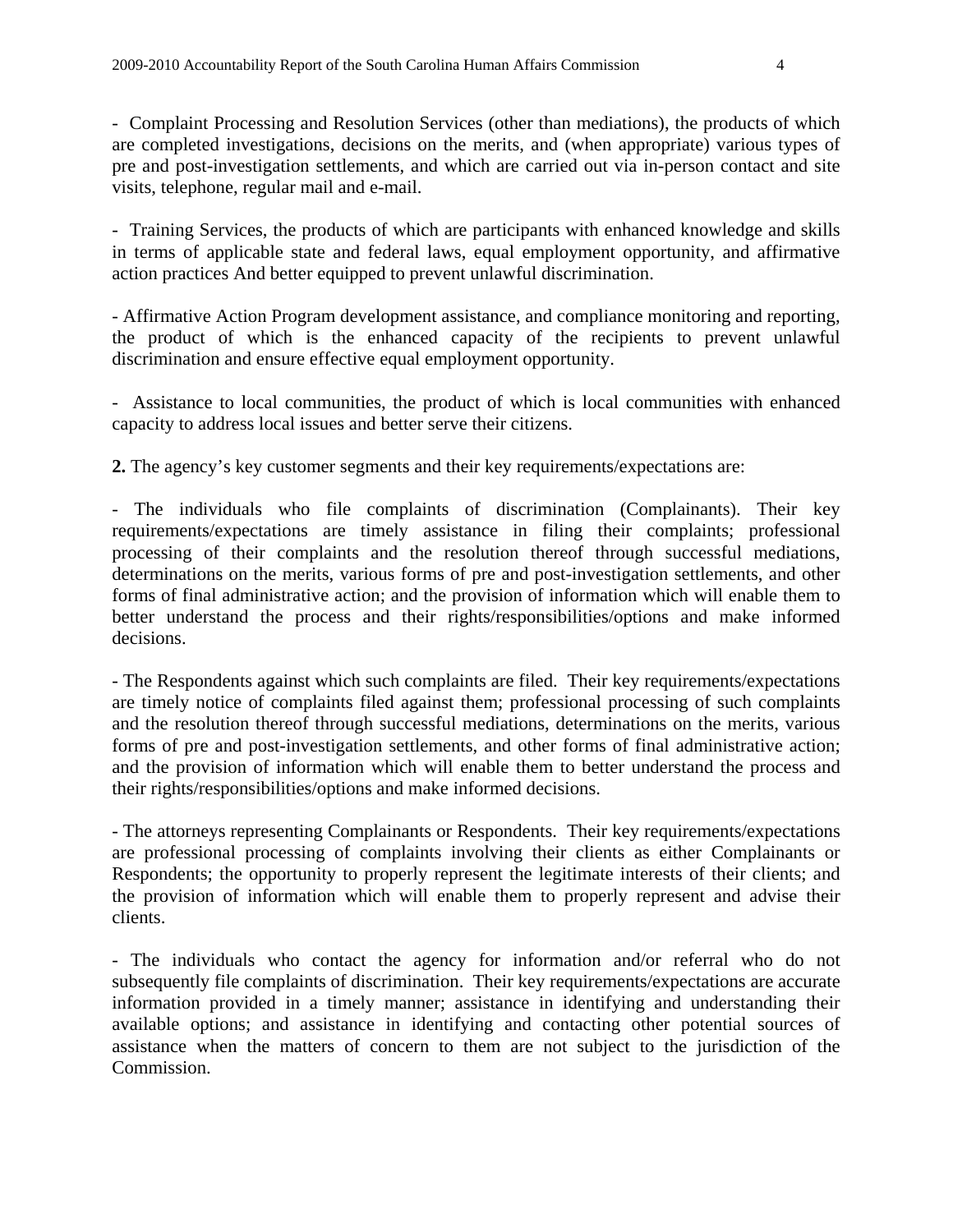- The agencies, organizations and individuals receiving training services and/or affirmative action program assistance. Their key requirements/expectations are the knowledge and assistance which will enhance their capacity to carry out their responsibilities to contribute to the prevention and elimination of unlawful discrimination.

- Local communities which receive assistance in developing local issue resolution capabilities. Their key requirements/expectations are the application of the Commission's professional experience and expertise to enable them to enhance their capacity to address local issues locally and thereby better serve their citizens and improve the quality of life in their communities.

- The EEOC and the HUD. Their key requirements/expectations are complaint processing activities (from intake through resolution) which fully meet their standards and on which they can rely; the maintenance of an effective relationship as partners in carrying out mutual responsibilities; and the timely fulfillment of all contractual obligations and responsibilities.

**3.** The Commission's key stakeholders (other than customers) are the general citizenry, both individual and corporate, of South Carolina; the Governor and the Legislature; other organizations which share the Commission's interest in the well-being of and the quality of life in the state; and the members of the agency's staff.

**4.** The agency's key suppliers and partners are the taxpayers of South Carolina; the agencies and organizations which serve as referral sources; the organizations which provide the Commission with information and other assistance; and the vendors from which the agency purchases goods and services.

**5.** The Commission has one operation location, which is located at 2611 Forest Drive, Suite 200, Columbia, South Carolina 29204.

**6.** The Commission has a total of 47 positions (FTES), 13 of which are unfilled due to lack of funding; consisting of one unclassified employee (the Commissioner) and 46 classified employees.

**7.** The regulatory environment under which the Commission operates is the same as that under which other state administrative agencies operate. The Commission does not produce products or services with potential adverse environmental impacts, nor does it engage in construction or other activities subject to unique regulatory requirements. However, the Commission enforces state laws affecting particularly sensitive and important issues with direct impact on fundamental fairness and the quality of life in our state. The Commission is subject to these laws in the same manner and to the same extent as any other employer in South Carolina. However, due to its unique position, the agency must do more than just comply with the minimum standards of the laws it implements toward others; it must set an example which is consistently above reproach in all respects. This is the unique aspect of the regulatory environment of the South Carolina Human Affairs Commission.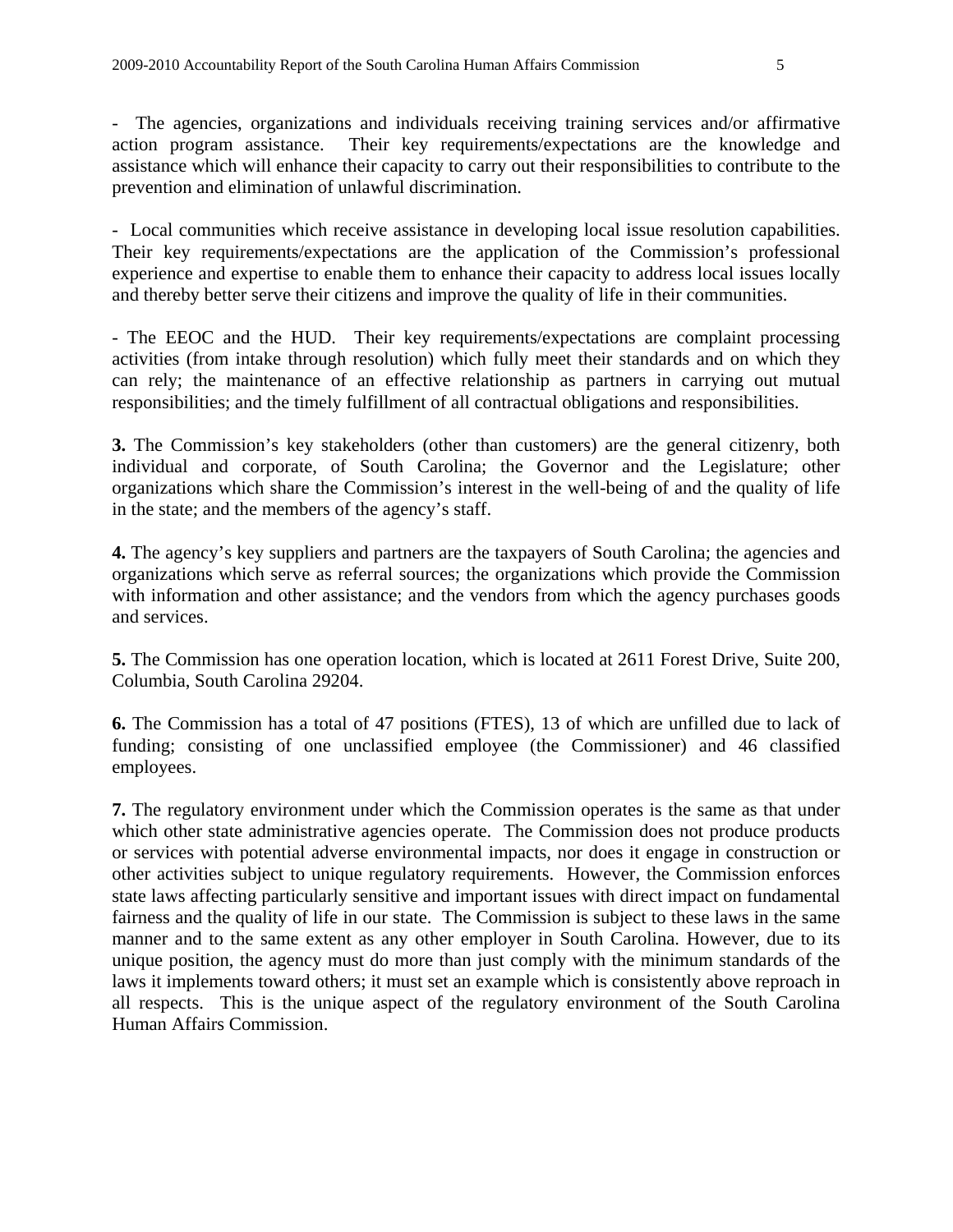**8.** The Commission's key strategic challenges are:

Operational: The Commission's resource levels remain far below those available prior to the series of state government-wide budget reductions. However, neither the responsibilities required of the agency nor its workload (and the corresponding qualitative and quantitative standards of performance expected of it) were commensurately reduced; indeed, all either remained constant or increased. The operational systems of the agency – and the personnel who make them work – are working well beyond standard and have been doing so for an inappropriately extended period of time. This places the agency in a very precarious position. For example, any further reduction of the agency's state appropriation will cut directly into the resources required for service delivery, which will in turn require decisions by the appropriate authorities about which legislatively-mandated services are no longer to be provided. The loss of any of the agency's experienced, high performing staff members will have an immediate, negative impact on service delivery capacity. The failure of essential equipment will require the transfer of essential funds from other critical needs, which will in turn have its own adverse impact.

Human Resources: The Commission's current staffing level is substantially below that legitimately required to continue to deliver the services required by the Legislature at the qualitative and quantitative levels expected of the agency. The ongoing retirements of a large portion of the agency's most experienced, productive staff members will further undermine the agency's continued viability, as will the agency's continued inability to invest in professional development opportunities commensurate with position and performance. Prior staff reductions have resulted in significant additional responsibilities and expectations being placed on a number of remaining staff members who already had (and have) full-time work responsibilities without the ability to properly recognize and compensate these individuals for the additional demands imposed on them. The agency continues to rely on these professionals to fulfill the additional responsibilities while carrying out their other duties in full or better; however, these staff members have legitimate goals for career growth and advancement as well as personal obligations and interests outside the work setting, so the agency cannot reasonably and realistically expect them to indefinitely continue serve at such levels without looking elsewhere for greater career potential and improved quality of work life.

Financial: Obtaining and maintaining the financial resources required to fully carry out the responsibilities assigned to the agency by the Legislature. The historic underfunding of the agency was exacerbated by the series state government-wide budget reductions necessitated by state revenue shortfalls. The results have included the inability to fill critical positions, elimination of the ability to fulfill many of the agency's longstanding strategic goals, the elimination of all expenditures not absolutely essential to basic day-to-day operations at a subsistence level (including the inability to replace aging equipment in a timely, planned manner resulting in increased maintenance/repair costs, increased "down time", and lost productivity), and the inability to compensate employees at levels commensurate with their responsibilities and performance.

Community-Related: Community outreach and education are essential to ensuring that our citizens, both individual and corporate, understand their rights and responsibilities and are aware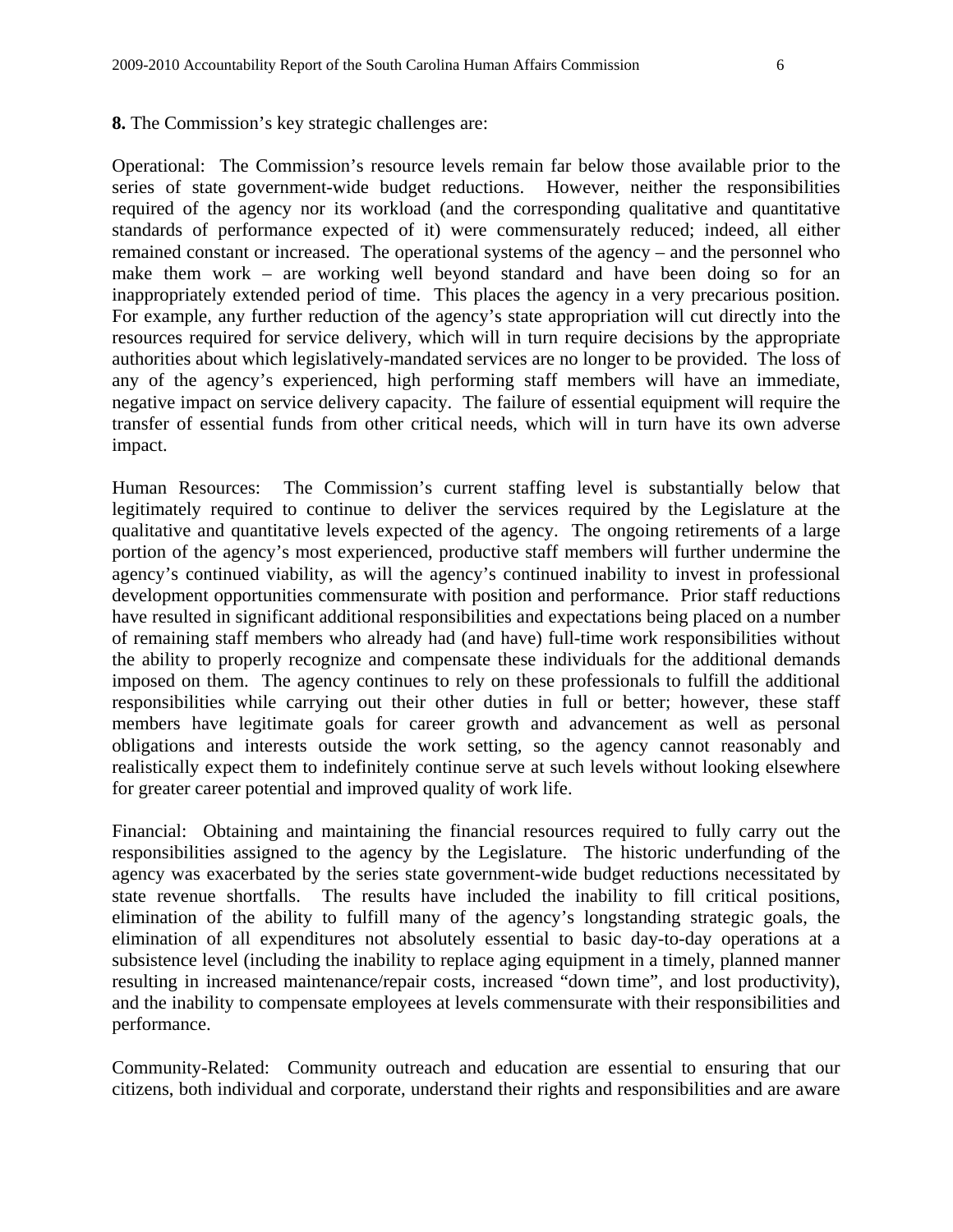of the role of their state government in addressing those issues and providing services to them. Developing and maintaining such understanding and awareness require maintaining an agency "presence" within the community, both at the local level and statewide, one which requires ongoing contact and communication through a variety of means and goes well beyond the voluntary civic participation of individual staff members. The demands currently placed on the agency's diminished resources just to maintain basic operations present the potential risk of an ever-increasing deficit in this necessary understanding and awareness due to the inability to conduct the requisite outreach and education.

**9.** The Commission's performance improvement system, which is applicable to all activities, is a continuous process seeking continuous improvements and consisting of: review of standards (qualitative and quantitative) and goals in light of actual and anticipated resource levels; comparing actual performance against standards and goals; identifying discrepancies between actual performance and the relevant standards and goals; determining and implementing measures to address negative discrepancies; determining and implementing measures to maintain and if possible enhance positive discrepancies; and evaluating the results of the measures taken in each instance.

**10.** The agency's employed staff functions under the guidance of a fifteen-member board of citizens (Commission Members) appointed by the Governor. The Commission Members serve as the policy-making body of the agency, serve in an oversight capacity for agency operations, and review and approve findings and decisions regarding complaints of employment discrimination filed against agencies of state government. The Commission Members recommend and the Governor appoints an agency head, the Commissioner, who is the agency's chief executive officer. The Commissioner is ultimately responsible for daily operations, including hiring, assigning staff members and other resources, managing the agency, and carrying out policy as set by the Commission Members.

The agency's structure is divided into three general areas: the Administration Unit, the Compliance Programs Unit, and the Consultive Services Unit.

The Administration Unit is composed of the Office of the Commissioner and the elements which provide staff support to the agency and to the line elements. The staff elements include Fiscal; Legal Counsel; Human Resources; Purchasing; and an Executive Assistant to the Commissioner who provides coordinating services for various agency elements and activities.

The Compliance Programs Unit, one of the agency's two principle line elements, is composed of the Intake Division, which provides intake, information and referral services; three divisions – Age and Disability; Private Sector; and Public Sector – which provide employment discrimination complaint investigation/resolution services; the Fair Housing Division, which provides fair housing complaint investigation/resolution services; and Mediation Services, which provides professional mediation assistance to Complainants and Respondents seeking to resolve complaints of employment discrimination without a formal investigation of the merits.

The Consultive Services Unit, the second of the agency's principle line elements, is composed of two divisions. The Community Relations Division works with local communities as previously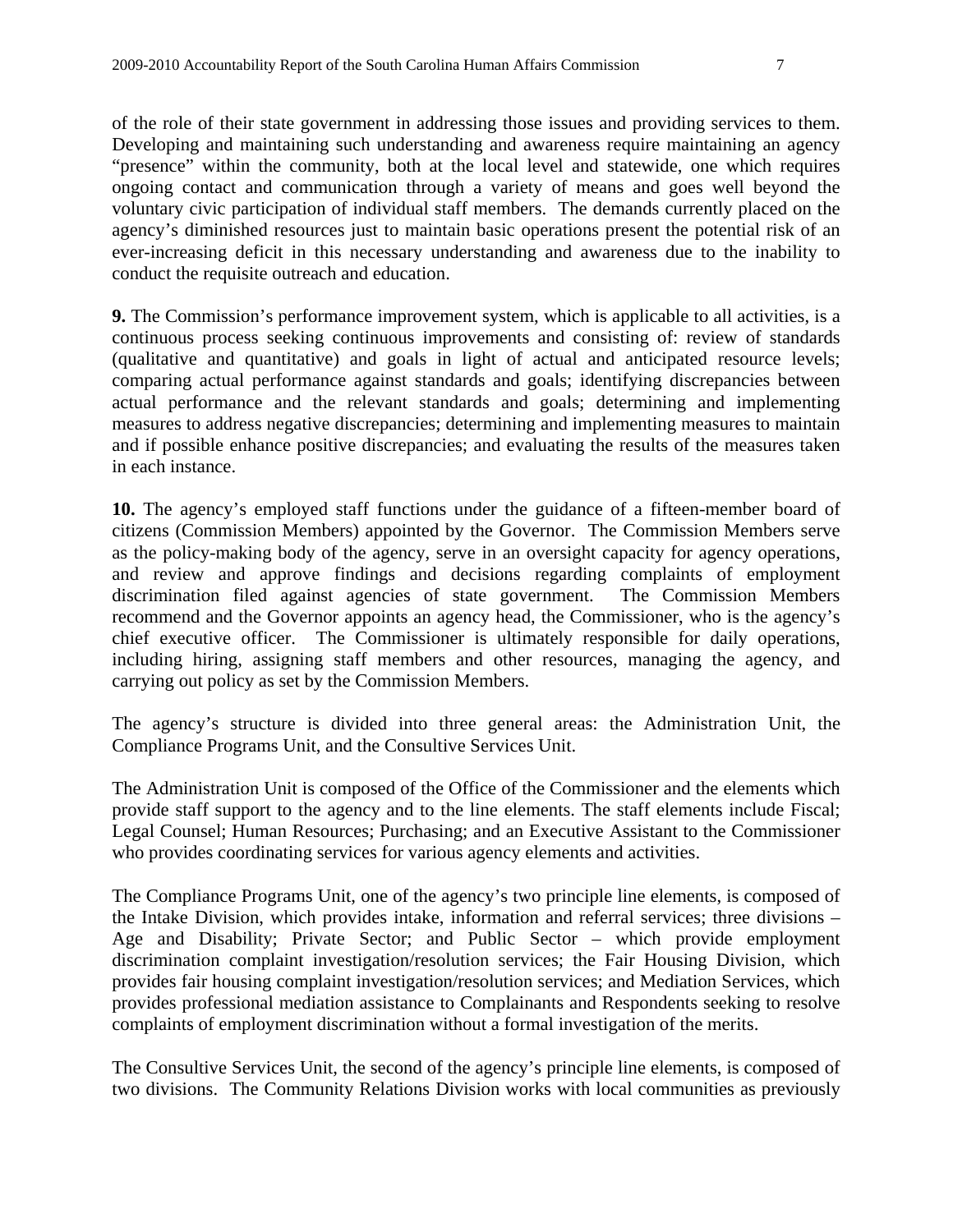described, provides public accommodations complaint investigation/resolution services, and conducts the agency's A-95 circular review process. The Division of Staff Development, Training and Technical Services provides training to state agencies and other entities, assists state agencies with the development of affirmative action plans, prepares the annual report to the Governor and the Legislature on the status of state agencies' affirmative action plans, and conducts compliance reviews and impact studies annually for state agencies.

Each of the line divisions is composed of a Division Director and the professional staff (Intake Officers, Investigators, Community Relations Consultants, and Technical Services EEO Consultants) necessary to provide the services required of each of the respective divisions.

|  |  |  |  | 11. Expenditures/Appropriations Chart |  |
|--|--|--|--|---------------------------------------|--|
|--|--|--|--|---------------------------------------|--|

|                           | <b>Accountability Report</b><br><b>Chart</b> | <b>Appropriations/Expenditures</b>  |                    |                                        |                    |                                |
|---------------------------|----------------------------------------------|-------------------------------------|--------------------|----------------------------------------|--------------------|--------------------------------|
|                           |                                              |                                     |                    |                                        |                    |                                |
|                           | <b>Appropriations</b>                        | <b>Base Budget Expenditures and</b> |                    |                                        |                    |                                |
|                           |                                              |                                     |                    |                                        |                    |                                |
|                           |                                              | FY 08-09 Actual Expenditures        |                    | FY 09-10 Actual<br><b>Expenditures</b> |                    | FY 10-11 Appropriations<br>Act |
| Major<br><b>Budget</b>    | <b>Total Funds</b>                           | General                             | <b>Total Funds</b> | General                                | <b>Total Funds</b> | <b>General</b>                 |
| <b>Categories</b>         |                                              | <b>Funds</b>                        |                    | <b>Funds</b>                           |                    | <b>Funds</b>                   |
| Personal<br>Service       | \$1,684,124                                  | \$1,164,873,                        | \$1,499,477        | \$941,716                              | \$888,297          | \$344,911                      |
| Other<br>Operating        | \$359,493                                    | \$218,662                           | \$377,347          | \$198,087                              | \$253,911          | \$52,408                       |
| Special Items             |                                              |                                     | \$49,876           |                                        |                    |                                |
| Permanent Improvements    |                                              |                                     |                    |                                        |                    |                                |
| Case<br><b>Services</b>   |                                              |                                     |                    |                                        |                    |                                |
|                           | Distributions to Subdivisions                |                                     |                    |                                        |                    |                                |
| Fringe<br><b>Benefits</b> | \$496,443                                    | \$349,836                           | \$460,781          | \$300,929                              | \$399,905          | \$243,766                      |
| Non-recurring             |                                              |                                     | \$16,697           | \$9,086                                |                    |                                |
| <b>Total</b>              | \$2,540,060                                  | \$1,733,371                         | \$2,404,178        | \$1,449,818                            | \$1,542,113        | \$641,085                      |
|                           |                                              |                                     |                    |                                        |                    |                                |
|                           |                                              | <b>Other</b><br><b>Expenditures</b> |                    |                                        |                    |                                |
|                           |                                              |                                     |                    |                                        |                    |                                |
|                           |                                              | <b>Sources of</b>                   | FY 08-09           | FY 09-10                               |                    |                                |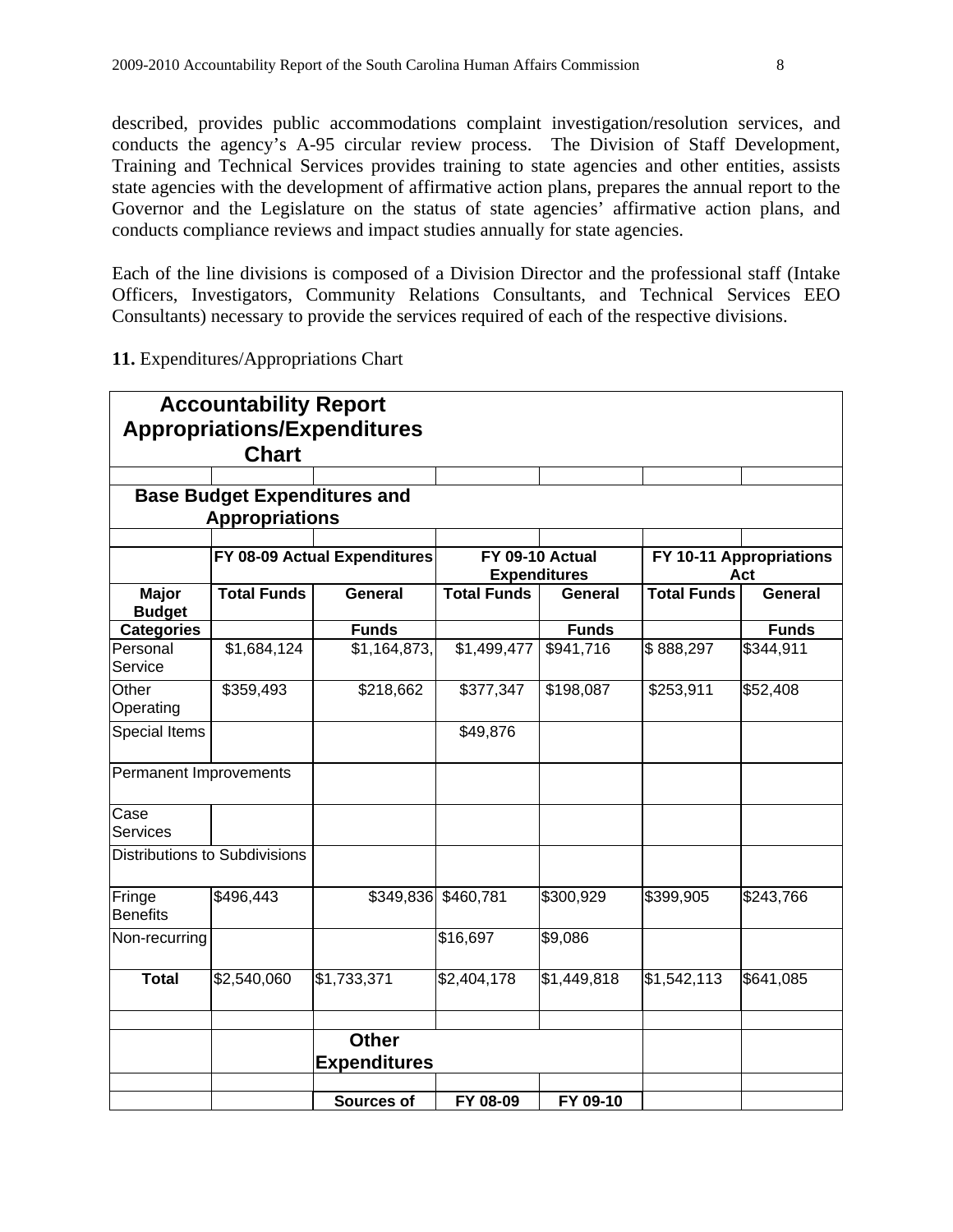|  |                                          | <b>Actual</b>                    | <b>Actual</b> |  |
|--|------------------------------------------|----------------------------------|---------------|--|
|  | <b>Funds</b>                             | <b>Expenditures Expenditures</b> |               |  |
|  | Supplemental<br><b>Bills</b>             | \$4,103                          | \$9,086       |  |
|  | Capital Reserve Funds \$20,000   \$7,611 |                                  |               |  |
|  | <b>Bonds</b>                             |                                  |               |  |

# **12.** Major Program Areas Chart

| Program                           | <b>Major</b><br><b>Program Area</b>                                                                                                          |                 | FY 09-10                             |                                      | FY 10-11               |     | <b>Key Cross</b>                      |  |
|-----------------------------------|----------------------------------------------------------------------------------------------------------------------------------------------|-----------------|--------------------------------------|--------------------------------------|------------------------|-----|---------------------------------------|--|
| <b>Number</b>                     | <b>Purpose</b>                                                                                                                               |                 | <b>Budget</b><br><b>Expenditures</b> | <b>Budget</b><br><b>Expenditures</b> |                        |     | <b>References</b><br>for              |  |
| and Title                         | (Brief)                                                                                                                                      |                 |                                      |                                      |                        |     | <b>Financial</b><br>Results*          |  |
| II.                               | To provide<br>Administration administrative<br>direction,<br>control and<br>support for the<br>agency.                                       | State:          | 599,133                              | <b>State:</b>                        | 540,183.00             |     | 7.2, 7.3,<br>7.4, 7.5                 |  |
|                                   |                                                                                                                                              | <b>Federal:</b> | $---0---$                            | <b>Federal:</b>                      | $---0---$              |     |                                       |  |
|                                   |                                                                                                                                              | Other:          |                                      | Other:                               | 11,522.00              |     |                                       |  |
|                                   |                                                                                                                                              | Total:          | 599,133.00                           | Total:                               | 551,705.00             |     |                                       |  |
|                                   |                                                                                                                                              |                 | % of Total Budget:                   |                                      | 23% % of Total Budget: | 23% |                                       |  |
| II. Consultive<br><b>Services</b> | To provide<br>technical<br>services,<br>training, equal<br>opportunity<br>reporting and<br>community<br>relations<br>consulting<br>services. | State:          | 229,061.00                           | State:                               | 189,533.00             |     | 7.1d1,<br>7.1e1, 7.1f-<br>$1, 7.1g-1$ |  |
|                                   |                                                                                                                                              | <b>Federal:</b> | $---0---$                            | <b>Federal:</b>                      | $---0---$              |     |                                       |  |
|                                   |                                                                                                                                              | Other:          | 79,812.00                            | Other:                               | 45,557.00              |     |                                       |  |
|                                   |                                                                                                                                              | Total:          | 308,873.00                           | Total:                               | 235,090.00             |     |                                       |  |
|                                   |                                                                                                                                              |                 | % of Total Budget:                   |                                      | 12% % of Total Budget: | 10% |                                       |  |
| III.                              | To provide                                                                                                                                   | State:          | 595,341.00                           | State:                               | 410,087.00             |     | 7.1a1, 7.1b,                          |  |
| Compliance                        | intake, referral,                                                                                                                            |                 |                                      |                                      |                        |     | 7.1c                                  |  |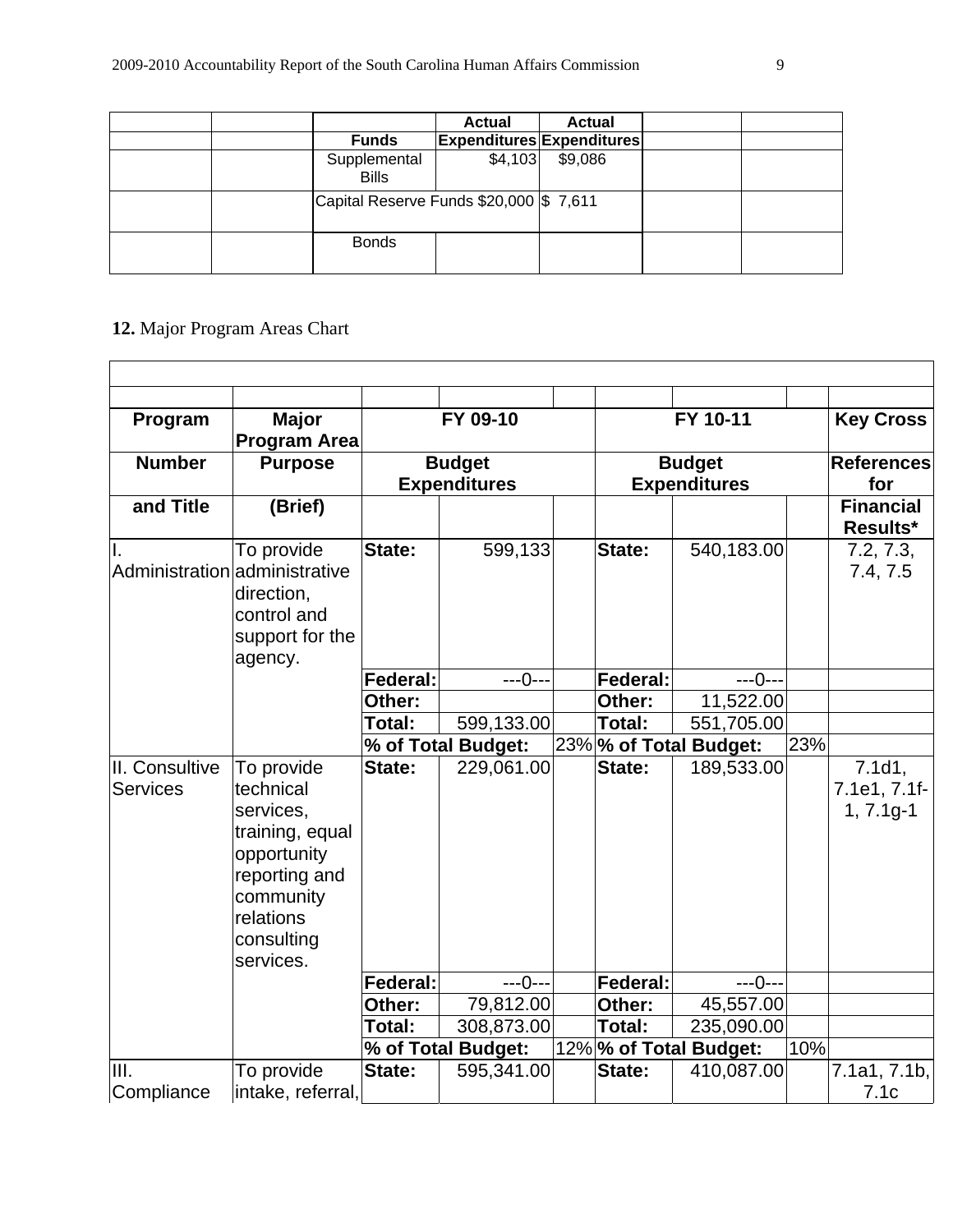| complaint<br>resolution<br>services.<br><b>Federal:</b><br>138,518.00<br><b>Federal:</b><br>168,691.00<br>Other:<br>441,752.00<br>511,252.00<br>Other:<br>Total:<br>1,090,030.00<br>Total:<br>1,175,611.00<br>% of Total Budget:<br>45% % of Total Budget:<br>46%<br>IV. Employer Contributions<br>300,929.00<br>State:<br>347,999.00<br>State:<br><b>Federal:</b><br>Federal:<br>31,546.00<br>38,346.00<br>116,898.00<br>Other:<br>121,506.00<br>Other:<br>Total:<br>496,443.00<br>Total:<br>460,781.00<br>% of Total Budget:<br>9% % of Total Budget:<br>19%<br>V. Non-<br>To provide<br>9,086.00<br>State:<br>4,103.00<br>State:<br>Recurring<br>non-recurring<br>Appropriation<br>support for<br>agency<br>personnel<br>$---0---$<br><b>Federal:</b><br><b>Federal:</b><br>$---0---$<br>$---0---$<br>Other:<br>Other:<br>49,876.00<br>Total:<br>Total:<br>58,962.00<br>4,103.00<br>% of Total Budget:<br>2%<br>% of Total Budget:<br>Below: List any programs not included above<br>and show the remainder of expenditures by<br>source of funds.<br>Capital Reserve Funds:<br>Information Technology Up-<br><b>Remainder of State:</b><br>$---0---$<br>State:<br>---0---<br><b>Expenditures:</b><br><b>Federal:</b><br><b>Federal:</b><br>$---0---$<br>$---0---$<br><b>Capital Reserve</b><br>7,611.00<br>Other:<br>20,000.00<br>Other:<br><b>Funds Operations</b><br>Total:<br>Total:<br>7,611.00<br>20,000.00<br>1%% of Total Budget:<br>0%<br>% of Total Budget:<br>Key Cross-References are a link to the Category 7 - Business Results. These References<br>provide a Chart number that is included in the 7th section of this document. | Programs | investigative, |  |  |  |  |
|----------------------------------------------------------------------------------------------------------------------------------------------------------------------------------------------------------------------------------------------------------------------------------------------------------------------------------------------------------------------------------------------------------------------------------------------------------------------------------------------------------------------------------------------------------------------------------------------------------------------------------------------------------------------------------------------------------------------------------------------------------------------------------------------------------------------------------------------------------------------------------------------------------------------------------------------------------------------------------------------------------------------------------------------------------------------------------------------------------------------------------------------------------------------------------------------------------------------------------------------------------------------------------------------------------------------------------------------------------------------------------------------------------------------------------------------------------------------------------------------------------------------------------------------------------------------------------------------------------------------------------------------------|----------|----------------|--|--|--|--|
|                                                                                                                                                                                                                                                                                                                                                                                                                                                                                                                                                                                                                                                                                                                                                                                                                                                                                                                                                                                                                                                                                                                                                                                                                                                                                                                                                                                                                                                                                                                                                                                                                                                    |          | mediation and  |  |  |  |  |
|                                                                                                                                                                                                                                                                                                                                                                                                                                                                                                                                                                                                                                                                                                                                                                                                                                                                                                                                                                                                                                                                                                                                                                                                                                                                                                                                                                                                                                                                                                                                                                                                                                                    |          |                |  |  |  |  |
|                                                                                                                                                                                                                                                                                                                                                                                                                                                                                                                                                                                                                                                                                                                                                                                                                                                                                                                                                                                                                                                                                                                                                                                                                                                                                                                                                                                                                                                                                                                                                                                                                                                    |          |                |  |  |  |  |
|                                                                                                                                                                                                                                                                                                                                                                                                                                                                                                                                                                                                                                                                                                                                                                                                                                                                                                                                                                                                                                                                                                                                                                                                                                                                                                                                                                                                                                                                                                                                                                                                                                                    |          |                |  |  |  |  |
|                                                                                                                                                                                                                                                                                                                                                                                                                                                                                                                                                                                                                                                                                                                                                                                                                                                                                                                                                                                                                                                                                                                                                                                                                                                                                                                                                                                                                                                                                                                                                                                                                                                    |          |                |  |  |  |  |
|                                                                                                                                                                                                                                                                                                                                                                                                                                                                                                                                                                                                                                                                                                                                                                                                                                                                                                                                                                                                                                                                                                                                                                                                                                                                                                                                                                                                                                                                                                                                                                                                                                                    |          |                |  |  |  |  |
|                                                                                                                                                                                                                                                                                                                                                                                                                                                                                                                                                                                                                                                                                                                                                                                                                                                                                                                                                                                                                                                                                                                                                                                                                                                                                                                                                                                                                                                                                                                                                                                                                                                    |          |                |  |  |  |  |
|                                                                                                                                                                                                                                                                                                                                                                                                                                                                                                                                                                                                                                                                                                                                                                                                                                                                                                                                                                                                                                                                                                                                                                                                                                                                                                                                                                                                                                                                                                                                                                                                                                                    |          |                |  |  |  |  |
|                                                                                                                                                                                                                                                                                                                                                                                                                                                                                                                                                                                                                                                                                                                                                                                                                                                                                                                                                                                                                                                                                                                                                                                                                                                                                                                                                                                                                                                                                                                                                                                                                                                    |          |                |  |  |  |  |
|                                                                                                                                                                                                                                                                                                                                                                                                                                                                                                                                                                                                                                                                                                                                                                                                                                                                                                                                                                                                                                                                                                                                                                                                                                                                                                                                                                                                                                                                                                                                                                                                                                                    |          |                |  |  |  |  |
|                                                                                                                                                                                                                                                                                                                                                                                                                                                                                                                                                                                                                                                                                                                                                                                                                                                                                                                                                                                                                                                                                                                                                                                                                                                                                                                                                                                                                                                                                                                                                                                                                                                    |          |                |  |  |  |  |
|                                                                                                                                                                                                                                                                                                                                                                                                                                                                                                                                                                                                                                                                                                                                                                                                                                                                                                                                                                                                                                                                                                                                                                                                                                                                                                                                                                                                                                                                                                                                                                                                                                                    |          |                |  |  |  |  |
|                                                                                                                                                                                                                                                                                                                                                                                                                                                                                                                                                                                                                                                                                                                                                                                                                                                                                                                                                                                                                                                                                                                                                                                                                                                                                                                                                                                                                                                                                                                                                                                                                                                    |          |                |  |  |  |  |
|                                                                                                                                                                                                                                                                                                                                                                                                                                                                                                                                                                                                                                                                                                                                                                                                                                                                                                                                                                                                                                                                                                                                                                                                                                                                                                                                                                                                                                                                                                                                                                                                                                                    |          |                |  |  |  |  |
|                                                                                                                                                                                                                                                                                                                                                                                                                                                                                                                                                                                                                                                                                                                                                                                                                                                                                                                                                                                                                                                                                                                                                                                                                                                                                                                                                                                                                                                                                                                                                                                                                                                    |          |                |  |  |  |  |
|                                                                                                                                                                                                                                                                                                                                                                                                                                                                                                                                                                                                                                                                                                                                                                                                                                                                                                                                                                                                                                                                                                                                                                                                                                                                                                                                                                                                                                                                                                                                                                                                                                                    |          |                |  |  |  |  |
|                                                                                                                                                                                                                                                                                                                                                                                                                                                                                                                                                                                                                                                                                                                                                                                                                                                                                                                                                                                                                                                                                                                                                                                                                                                                                                                                                                                                                                                                                                                                                                                                                                                    |          |                |  |  |  |  |
|                                                                                                                                                                                                                                                                                                                                                                                                                                                                                                                                                                                                                                                                                                                                                                                                                                                                                                                                                                                                                                                                                                                                                                                                                                                                                                                                                                                                                                                                                                                                                                                                                                                    |          |                |  |  |  |  |
|                                                                                                                                                                                                                                                                                                                                                                                                                                                                                                                                                                                                                                                                                                                                                                                                                                                                                                                                                                                                                                                                                                                                                                                                                                                                                                                                                                                                                                                                                                                                                                                                                                                    |          |                |  |  |  |  |
|                                                                                                                                                                                                                                                                                                                                                                                                                                                                                                                                                                                                                                                                                                                                                                                                                                                                                                                                                                                                                                                                                                                                                                                                                                                                                                                                                                                                                                                                                                                                                                                                                                                    |          |                |  |  |  |  |
|                                                                                                                                                                                                                                                                                                                                                                                                                                                                                                                                                                                                                                                                                                                                                                                                                                                                                                                                                                                                                                                                                                                                                                                                                                                                                                                                                                                                                                                                                                                                                                                                                                                    |          |                |  |  |  |  |
|                                                                                                                                                                                                                                                                                                                                                                                                                                                                                                                                                                                                                                                                                                                                                                                                                                                                                                                                                                                                                                                                                                                                                                                                                                                                                                                                                                                                                                                                                                                                                                                                                                                    |          |                |  |  |  |  |
|                                                                                                                                                                                                                                                                                                                                                                                                                                                                                                                                                                                                                                                                                                                                                                                                                                                                                                                                                                                                                                                                                                                                                                                                                                                                                                                                                                                                                                                                                                                                                                                                                                                    |          |                |  |  |  |  |
|                                                                                                                                                                                                                                                                                                                                                                                                                                                                                                                                                                                                                                                                                                                                                                                                                                                                                                                                                                                                                                                                                                                                                                                                                                                                                                                                                                                                                                                                                                                                                                                                                                                    |          |                |  |  |  |  |
|                                                                                                                                                                                                                                                                                                                                                                                                                                                                                                                                                                                                                                                                                                                                                                                                                                                                                                                                                                                                                                                                                                                                                                                                                                                                                                                                                                                                                                                                                                                                                                                                                                                    |          |                |  |  |  |  |
|                                                                                                                                                                                                                                                                                                                                                                                                                                                                                                                                                                                                                                                                                                                                                                                                                                                                                                                                                                                                                                                                                                                                                                                                                                                                                                                                                                                                                                                                                                                                                                                                                                                    |          |                |  |  |  |  |
|                                                                                                                                                                                                                                                                                                                                                                                                                                                                                                                                                                                                                                                                                                                                                                                                                                                                                                                                                                                                                                                                                                                                                                                                                                                                                                                                                                                                                                                                                                                                                                                                                                                    |          |                |  |  |  |  |
|                                                                                                                                                                                                                                                                                                                                                                                                                                                                                                                                                                                                                                                                                                                                                                                                                                                                                                                                                                                                                                                                                                                                                                                                                                                                                                                                                                                                                                                                                                                                                                                                                                                    |          |                |  |  |  |  |
|                                                                                                                                                                                                                                                                                                                                                                                                                                                                                                                                                                                                                                                                                                                                                                                                                                                                                                                                                                                                                                                                                                                                                                                                                                                                                                                                                                                                                                                                                                                                                                                                                                                    | grades   |                |  |  |  |  |
|                                                                                                                                                                                                                                                                                                                                                                                                                                                                                                                                                                                                                                                                                                                                                                                                                                                                                                                                                                                                                                                                                                                                                                                                                                                                                                                                                                                                                                                                                                                                                                                                                                                    |          |                |  |  |  |  |
|                                                                                                                                                                                                                                                                                                                                                                                                                                                                                                                                                                                                                                                                                                                                                                                                                                                                                                                                                                                                                                                                                                                                                                                                                                                                                                                                                                                                                                                                                                                                                                                                                                                    |          |                |  |  |  |  |
|                                                                                                                                                                                                                                                                                                                                                                                                                                                                                                                                                                                                                                                                                                                                                                                                                                                                                                                                                                                                                                                                                                                                                                                                                                                                                                                                                                                                                                                                                                                                                                                                                                                    |          |                |  |  |  |  |
|                                                                                                                                                                                                                                                                                                                                                                                                                                                                                                                                                                                                                                                                                                                                                                                                                                                                                                                                                                                                                                                                                                                                                                                                                                                                                                                                                                                                                                                                                                                                                                                                                                                    |          |                |  |  |  |  |
|                                                                                                                                                                                                                                                                                                                                                                                                                                                                                                                                                                                                                                                                                                                                                                                                                                                                                                                                                                                                                                                                                                                                                                                                                                                                                                                                                                                                                                                                                                                                                                                                                                                    |          |                |  |  |  |  |
|                                                                                                                                                                                                                                                                                                                                                                                                                                                                                                                                                                                                                                                                                                                                                                                                                                                                                                                                                                                                                                                                                                                                                                                                                                                                                                                                                                                                                                                                                                                                                                                                                                                    |          |                |  |  |  |  |
|                                                                                                                                                                                                                                                                                                                                                                                                                                                                                                                                                                                                                                                                                                                                                                                                                                                                                                                                                                                                                                                                                                                                                                                                                                                                                                                                                                                                                                                                                                                                                                                                                                                    |          |                |  |  |  |  |
|                                                                                                                                                                                                                                                                                                                                                                                                                                                                                                                                                                                                                                                                                                                                                                                                                                                                                                                                                                                                                                                                                                                                                                                                                                                                                                                                                                                                                                                                                                                                                                                                                                                    |          |                |  |  |  |  |
|                                                                                                                                                                                                                                                                                                                                                                                                                                                                                                                                                                                                                                                                                                                                                                                                                                                                                                                                                                                                                                                                                                                                                                                                                                                                                                                                                                                                                                                                                                                                                                                                                                                    |          |                |  |  |  |  |
|                                                                                                                                                                                                                                                                                                                                                                                                                                                                                                                                                                                                                                                                                                                                                                                                                                                                                                                                                                                                                                                                                                                                                                                                                                                                                                                                                                                                                                                                                                                                                                                                                                                    |          |                |  |  |  |  |
|                                                                                                                                                                                                                                                                                                                                                                                                                                                                                                                                                                                                                                                                                                                                                                                                                                                                                                                                                                                                                                                                                                                                                                                                                                                                                                                                                                                                                                                                                                                                                                                                                                                    |          |                |  |  |  |  |
|                                                                                                                                                                                                                                                                                                                                                                                                                                                                                                                                                                                                                                                                                                                                                                                                                                                                                                                                                                                                                                                                                                                                                                                                                                                                                                                                                                                                                                                                                                                                                                                                                                                    |          |                |  |  |  |  |
|                                                                                                                                                                                                                                                                                                                                                                                                                                                                                                                                                                                                                                                                                                                                                                                                                                                                                                                                                                                                                                                                                                                                                                                                                                                                                                                                                                                                                                                                                                                                                                                                                                                    |          |                |  |  |  |  |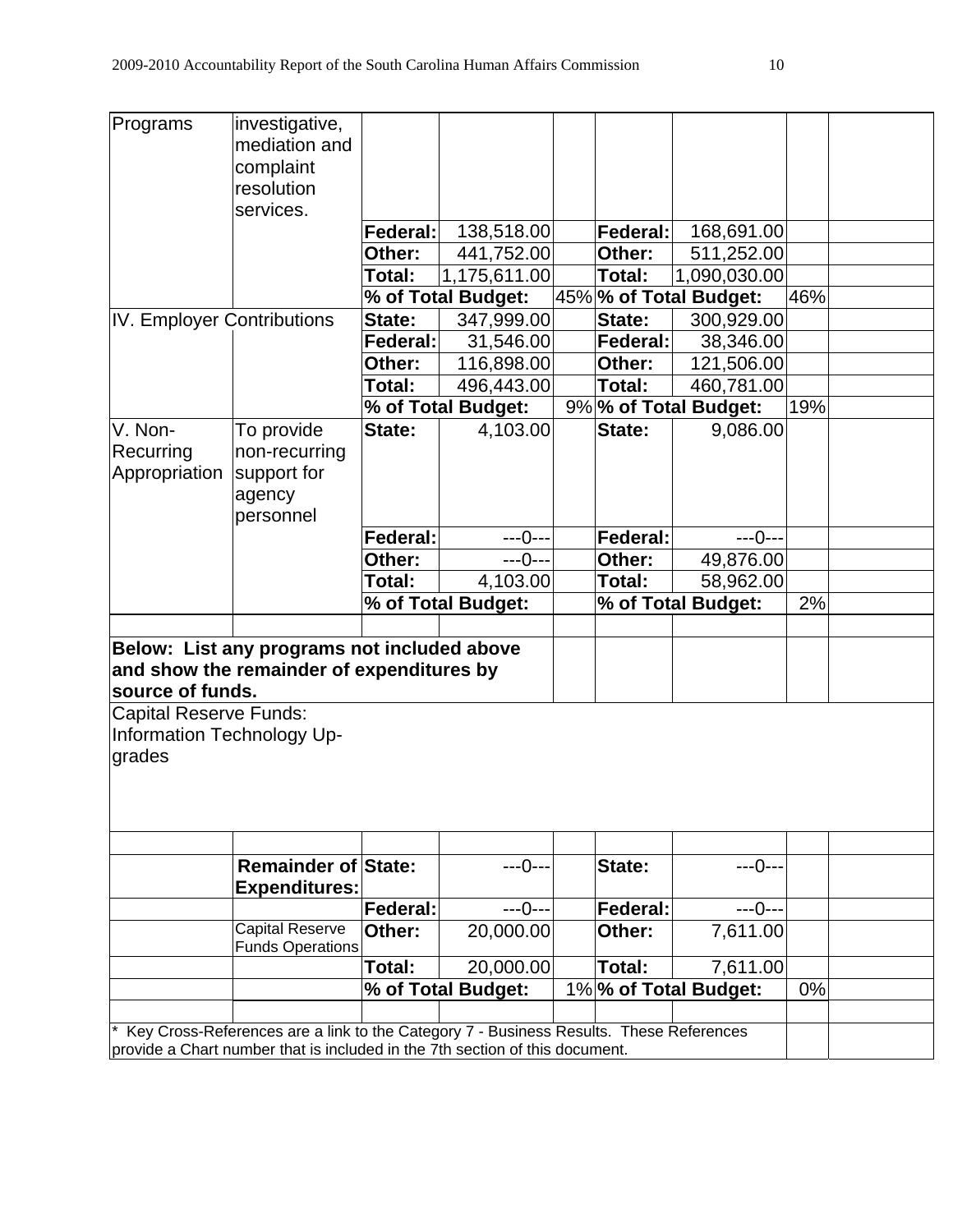#### **Section III – Elements of the Malcolm Baldrige Award Criteria**

#### **Category 1 – Leadership**

**1.** a) Short-term direction and organizational priorities are set through consultation with Commission Members (the entire board and/or committees of the board, as appropriate), the agency's management team, and other staff members as appropriate on a case-by-case basis. These consultations incorporate input received from the Governor, the Legislature, the EEOC, the HUD, and constituent groups. Direction and organizational priorities are deployed through the members of the management team; promulgation of necessary policies and procedures; and by goals, objectives and standards required to implement the decisions establishing direction and priorities. Direction and organizational priorities are communicated through a variety of means intended to maintain an ongoing flow of two-way communications, including agency staff meetings, issuance of memoranda and written guidance if necessary; division-level staff meetings; and day-to-day communications by all members of the management team with staff as well as with peers.

b) Performance expectations are set by management in consultation with affected staff members based on review of the agency's responsibilities, goals and objectives; assessment of anticipated resource levels; review of current performance levels and opportunities for improvement; assessment of external factors which may impact the agency in the reasonably foreseeable future; and prioritization of activities in light of demand for services and the supply of resources available. Performance expectations are deployed through agency policy and, to the individual level, through performance evaluation criteria and standards. Performance expectations are communicated through staff meetings at the agency and division levels, through various forms of written guidance, and through individual meetings (both formal and informal) of management with staff members.

c) Organizational values were identified during the agency's first strategic planning effort, a process which involved virtually every agency staff member. The extensive discussions over a period of many weeks resulted in the identification of seven overarching values, which were then reviewed, discussed and approved by the agency's board (Commission Members). Deployment occurred through the participation of the staff, and ultimately of the board, in the identification and adoption of these values. These values are communicated and reinforced through publication, through referral to them by the Commissioner and by members of the management team during staff meetings and one-on-one conversations, and by their conspicuous display in the agency's board room which is regularly used by all staff members.

d) Empowerment and innovation are "set" through management's recognition of the knowledge, skills and abilities of all agency staff members; its emphasis on responsibility and accountability; its appreciation for creativity, enthusiasm and responsibly exercised initiative; its commitment to providing opportunities for professional growth and development; and its acceptance of good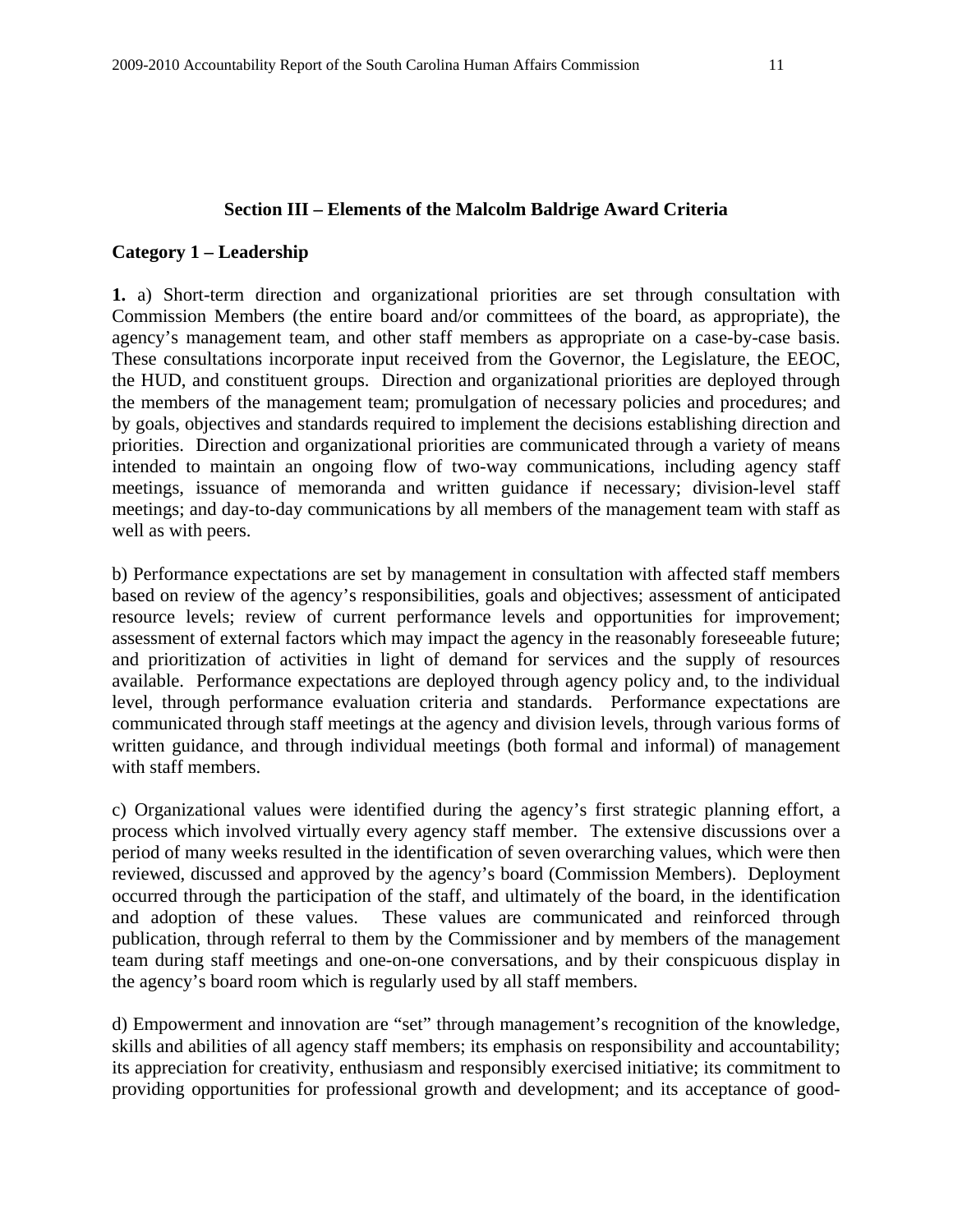faith mistakes and failures as learning opportunities which are inevitable in a dynamic, participatory environment. Empowerment and innovation are deployed through the chief executive's emphasis to management of his expectations for such an approach, by his personal modeling of that approach, and by management's parallel implementation of that approach. Empowerment and innovation are communicated by active solicitation of ideas and input; by timely consideration of suggestions, by implementation of approved recommendations, and by feedback regardless of the action taken; by actively seeking to provide opportunities for decision-making, supporting those efforts but not "taking over" either the process or the decision; by working with staff members to help them learn from the decision-making experience; and by acknowledging and appreciating initiative, input and legitimate decisionmaking even when the results are less than optimal.

e) Organizational and employee learning are set by the agency's commitment to improvement and recognition that improvement is founded on attaining, maintaining and increasing knowledge at both the organizational and the individual levels; by the agency head's affirmative commitment to developing a true learning organization; by widespread, intra-staff awareness of the agency's history of support for professional growth and development; and by the recognition that the agency's low turnover, low growth and long tenure of staff members (except for unusual years such as experienced by the agency during state fiscal years 2005-2007 and as it will experience during the next state fiscal year due to a large number of approaching retirements) mean that unless organizational knowledge is captured and protected and every appropriate opportunity is taken to train and develop staff resources, the agency will suffer significant losses as long-serving staff members retire or otherwise leave the agency to pursue career growth and other opportunities. Organizational and employee learning are deployed through efforts to ensure that policies, procedures and practices are properly documented and kept up-to-date; that best practices are identified, documented and shared; that even day-to-day activities, as well as unique situations, are viewed as learning opportunities; and that every member of the staff is encouraged to share his/her insights, experiences and "lessons learned" (what did not work, as well as what did; to what effect; and why). Organizational and employee learning are communicated through agency and division staff meetings, through publications, and through ongoing vertical and horizontal interactions.

f) Ethical behavior is set through the identification and reinforcement of the agency's mission, vision and values; through the formal requirements of the state ethics law; through the Commissioner's personal emphasis on ethical standards and conduct; and by the agency's emphasis on accountability and responsibility. Ethical behavior is deployed through the staff's participation in identification of the agency's values; through posting the formal requirements of the state ethics law; and through the agency head's modeling, and that of the other members of the management team, of the expected standards and conduct. Ethical behavior is communicated through publication and display of the agency's mission, vision and values; through staff training on the requirements of the state ethics law; through presentation and discussion of ethical standards and conduct in agency staff meetings and in personal interactions; and by acknowledging and reinforcing behavior which exemplifies such standards and conduct.

**2.** The Commission's senior leaders establish and promote a focus on customers and other stakeholders through a variety of means. These include customer service training for managers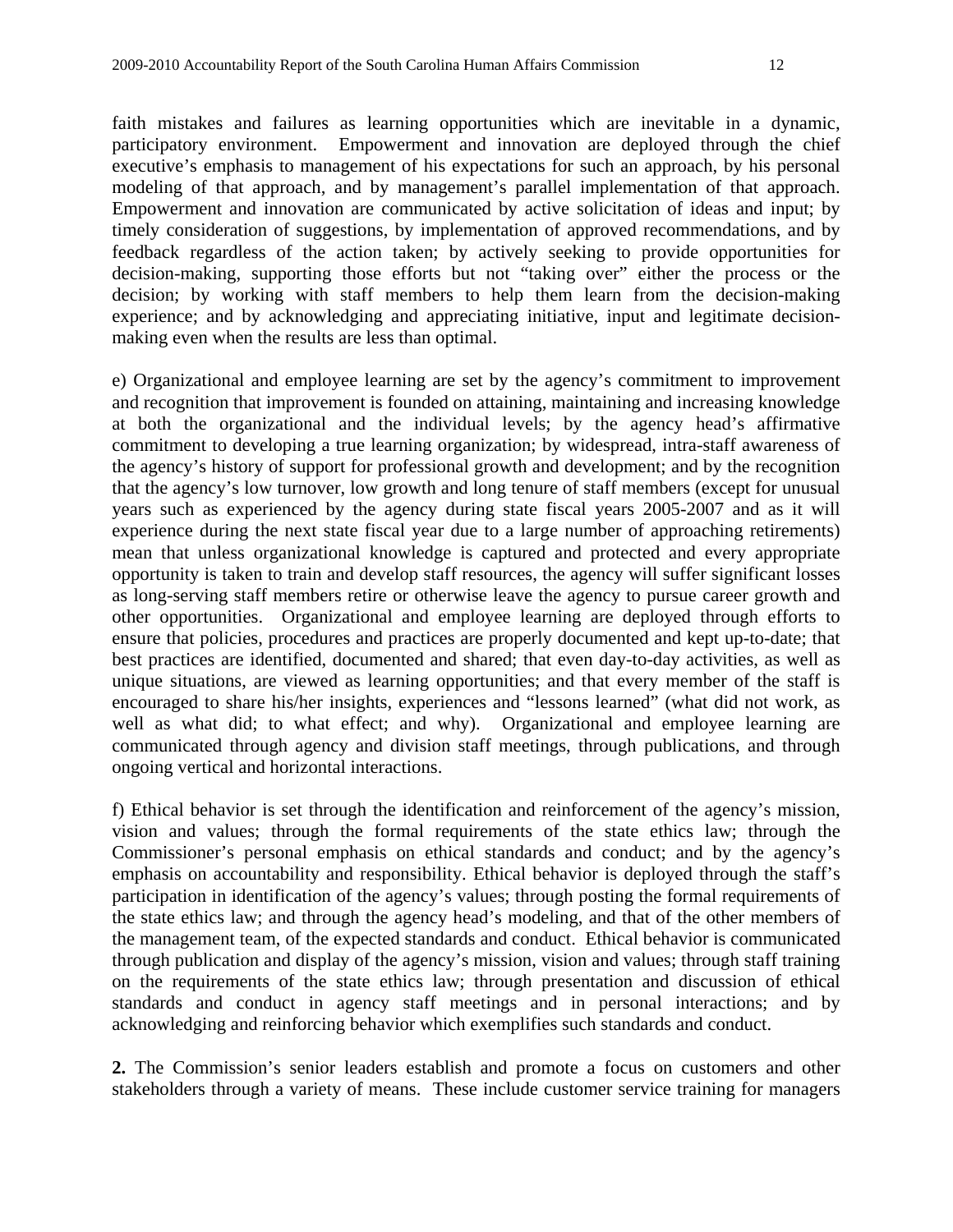and staff; defining and discussing many relationships in terms of customers (rather than only in more distant, impersonal terms like "Complainant" or "Respondent") and/or stakeholders in order to raise and enhance awareness; raising and discussing customer/stakeholder topics and issues during agency and division staff meetings; reviewing customer input (letters, etc.), stakeholder input, and available satisfaction measures; talking with (face-to-face, telephone) customers and stakeholders; sharing observations, assessments and recommendations with staff members on both a group and an individual basis, and recognizing and expressing appreciation for staff members' efforts to serve customers and stakeholders (including one another) in a manner at least consistent with the agency's expectations.

**3.** The Commission addresses the current and potential impact on the public of its products, programs, services, facilities and operations by ensuring all staff members are properly trained to fulfill their duties and responsibilities; by monitoring adherence to standards; by constantly seeking methods to improve performance while at least maintaining current standards; by welcoming input and constructive criticism from both external and internal sources; and by stressing during staff meetings and other interactions the impact that our actions have on concerns, interests and even the lives of our fellow South Carolinians. Regarding the current and potential impact of facilities-related issues, the agency monitors the maintenance of our one facility; any problems and other issues related to its utilization by the agency, by its customers and by its stakeholders are brought to the attention of our landlord and followed up as necessary to ensure resolution.

**4.** Senior leaders maintain fiscal, legal and regulatory accountability by maintaining familiarity with the applicable standards; insisting that the spirit as well as the letter of such standards be fulfilled; carefully reviewing – and acting on, if necessary – the results of all fiscal and operational audits, reoccurring and special reports, contract performance reviews, and related documents; and holding the responsible personnel accountable for compliance.

**5.** Senior leaders regularly review a number of key performance measures, including monthly and annual total final actions attained (by individual Investigators and by overall total); final action totals divided by type; on a monthly and an annual basis, average processing time by individual Investigators as well as overall; customer service input received from Complainants and Respondents; training requests, the number of attendees, and the training evaluations received from attendees; reports from the agency's Fiscal Officer regarding adherence to the agency's budget and expenditure goals, etc.; and the occurrence of any unusual or unanticipated events which reflect or otherwise impact on performance.

**6.** Organizational performance review findings and employee feedback are reviewed and discussed during regular and special meetings of the management team to assess their content, analyze their meaning and determine how they may best be used to improve leadership and managerial effectiveness. Individuals who receive feedback from staff members are encouraged to take advantage of that feedback as a positive resource, to consider its applicability and potential benefit, and to share the lessons learned with the other members of the agency's leadership. The personal actions of senior leaders reflect a commitment to the organizational values of the Commission through their modeling of those values as reinforcing examples for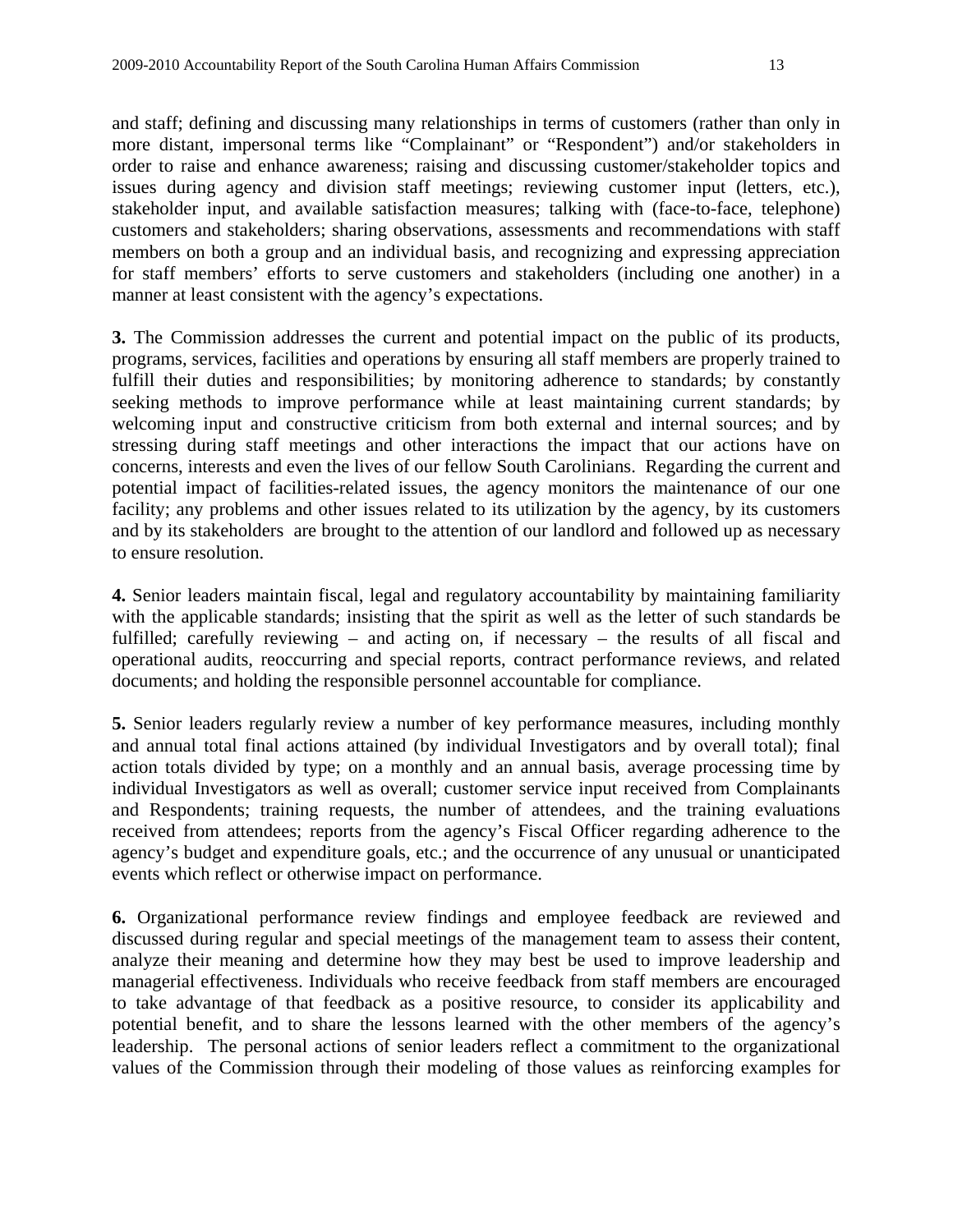staff, in their willingness to receive and genuinely consider feedback, and through their commitment to seek and support opportunities for staff development.

**7.** The agency's senior leaders promote succession planning by identifying succession planning as an agency priority and as a critical responsibility of every leader regardless of organizational level, by consistently setting an example of effective succession planning for subordinate leaders and potential leaders, by following up to ensure that subordinate leaders are engaging in succession planning, and by assisting subordinates in their succession planning efforts.

Senior agency leaders participate in succession planning and the development of future leaders by:

- Determining the knowledge, skills and abilities which are now required by the agency in leadership positions as well as those which will be required in the reasonably foreseeable future;

- Assessing current personnel resources to determine the presence or lack of the identified knowledge, skills and abilities within the agency;

- Identifying means to remedy the lack of any identified knowledge, skills and abilities (including costs, time requirements, and related issues);

- Determining a schedule of prospective vacancies which can reasonably be anticipated in the foreseeable future (for example, retirements), while recognizing that some vacancies will occur which could not be anticipated;

- Identifying all potential internal candidates for all leadership positions;

- Identifying the readiness of each potential internal candidate in terms of the degree to which he/she possesses the requisite knowledge, skills and abilities;

- Consistent with available financial and other resources and prioritization of positions (in terms of likely vacancy, the timeframe in which a vacancy might occur, and the impact on the agency of a vacancy, including one which occurs unexpectedly in the near term), provide learning opportunities which address identified deficiencies in one or more of the identified qualifications;

- On a continuing basis, provide opportunities for potential internal candidates to actually experience the role, responsibilities and tasks of leadership positions one level up from their current positions, under the supervision of the position incumbent; and

- Provide feasible support for personal professional development activities initiated by individual staff members.

**8.** Senior leaders of the agency create an environment for performance improvement, accomplishment of strategic objectives, and innovation by: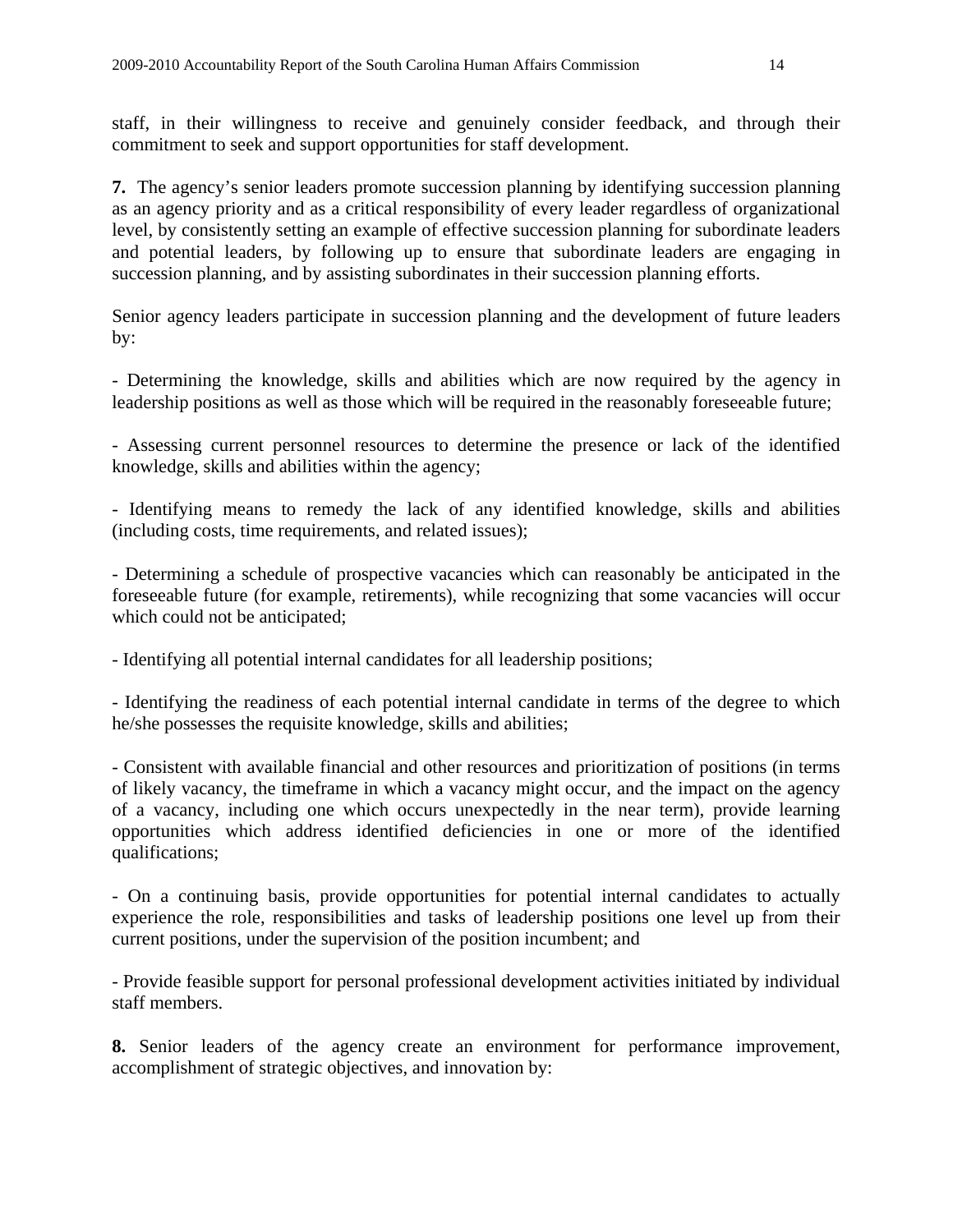- Viewing, and encouraging others to view, every current policy, procedure, practice, approach and past level of performance as temporary and amenable to improvement;

- Stressing every staff member's responsibility for helping to identify opportunities for improvement and means to achieve improvement;

- Welcoming input and constructive criticism from all sources, external as well as internal;

- Reviewing key performance measures seeking indicators of areas for potential improvement;

- Reviewing and discussing potential opportunities for improvement during staff as well as management team meetings to ensure maximum input, synergy and buy-in;

- Assessing opportunities in terms of identifiable benefits, costs and urgency in view of available resources to provide a basis for prioritization;

-Welcoming participation in the decision-making process; and

- By utilizing empowered teams to the maximum extent possible to seek and address innovative improvement opportunities which support the attainment of strategic objectives in a manner consistent with the agency's core values.

**9.** Senior leadership and the agency actively support and strengthen the community through various avenues of service. The agency annually participates in the United Way of the Midlands campaign and the Community Health Charities of South Carolina (formerly known as the Good Health Appeal) campaign. The agency has regularly been recognized by both for its pacesetting levels of overall participation and per-capita giving. In 2003, the Commission was selected by the United Way of the Midlands as the "Spirit of the Midlands Award" winner. Based on the results of the United Way of the Midlands' 2006-2007 campaign, the agency was named the recipient of the "Best in Class- Fewer than 100 employees" award and of the Gold Award for per capita giving, and in May, 2007 the Commission received the Senior Resources Meals-On-Wheels Certificate of Appreciation for volunteer services. Many members of the staff participate as volunteers in the local Meals On Wheels program. Information is regularly shared with staff members regarding upcoming charitable and civic activities; they are encouraged to participate consistent with their interests and responsibilities. The agency head personally and on a regular basis encourages staff members to take active, positive roles in the community through charitable, civic and service organizations, programs and activities.

The following chart reflects the numerous diverse activities of senior leaders which contribute to improving the local and statewide communities in which the Commission operates:

| Jesse<br>Washington, Jr. | South Carolina State Credit Union (Member of the Board of Directors and of<br>the Executive Committee, Secretary of the Board of Directors) |
|--------------------------|---------------------------------------------------------------------------------------------------------------------------------------------|
| Commissioner             | Sisters of Charity Providence Hospitals (Member of the Board of Directors)                                                                  |
|                          | United Way of the Midlands (Member of the Board of Directors)                                                                               |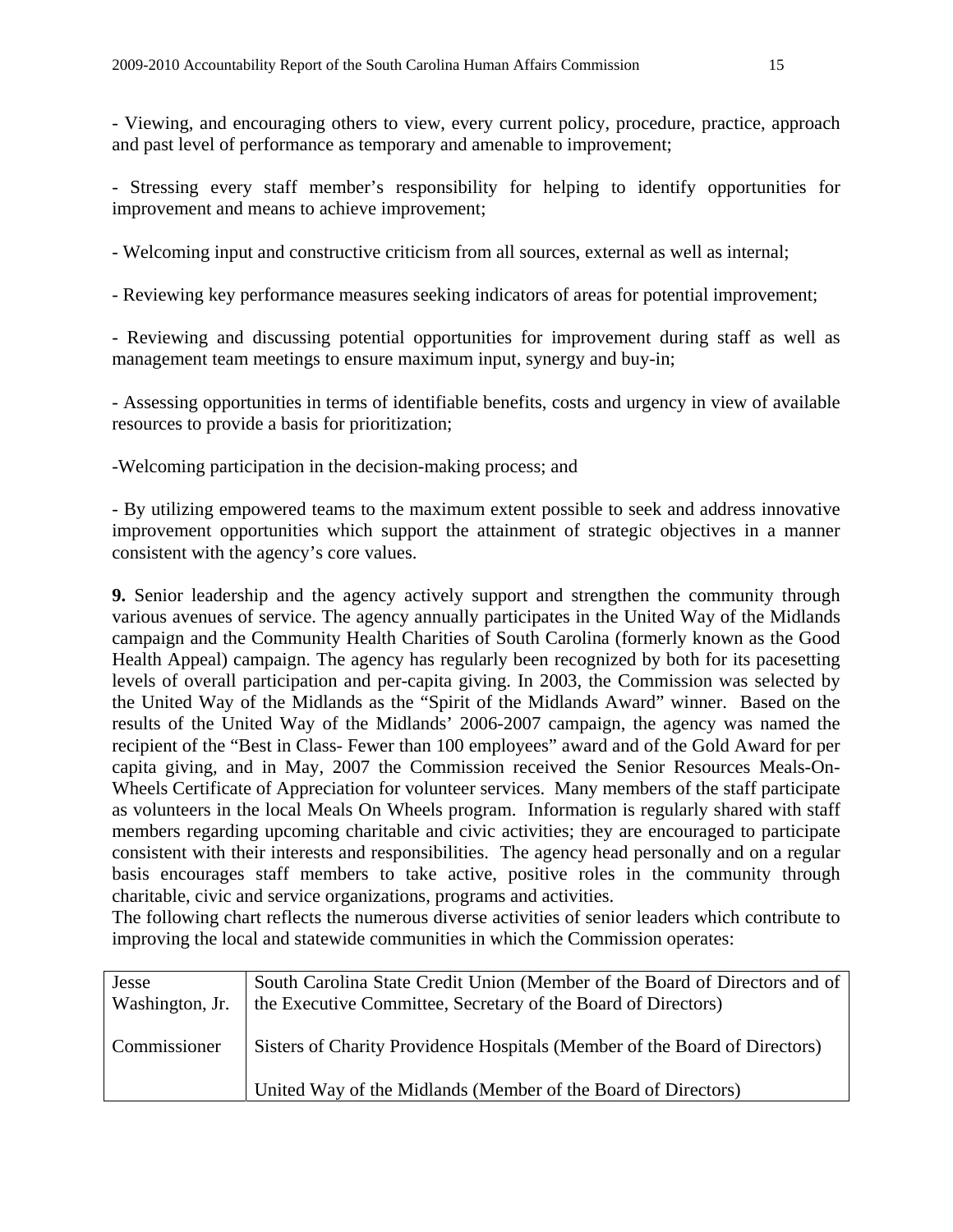|                                       | Better Business Bureau of Central South Carolina and Charleston (Member of<br>the Board of Directors)<br>Agency Directors Organization (Vice Chair)                                                                                                                                                           |
|---------------------------------------|---------------------------------------------------------------------------------------------------------------------------------------------------------------------------------------------------------------------------------------------------------------------------------------------------------------|
| Washington,<br>cont.                  | Palmetto Pride of South Carolina (Member of the Board of Directors)                                                                                                                                                                                                                                           |
|                                       | Former volunteer for the HOSTS Tutorial Program at Joseph Keels<br><b>Elementary School</b>                                                                                                                                                                                                                   |
|                                       | Graduate of Leadership Columbia, Leadership South Carolina and the South<br>Carolina Executive Institute                                                                                                                                                                                                      |
| Daphne                                | H.<br>Volunteer for the Senior Resource, Inc. Meals On Wheels program                                                                                                                                                                                                                                         |
| <b>Battle</b><br>Division             | Volunteer for the Irmo/Chapin Recreation Commission (Saluda Shoals Park)                                                                                                                                                                                                                                      |
| Director                              | Former volunteer for Richland County Guardian Ad Litem program                                                                                                                                                                                                                                                |
|                                       | Contributor to/supporter of the United Way of the Midlands, Community<br>Health Charities of South Carolina, the Salvation Army, the State Troopers<br>Association, the Muscular Dystrophy Association, the South Carolina Junior<br>Golf Association, the Special Olympics, and the Golfing for God Ministry |
|                                       |                                                                                                                                                                                                                                                                                                               |
| Delaine<br>A.<br>Frierson<br>Division | South Carolina Chapter of the National Association of Human Rights<br>Workers (Secretary)                                                                                                                                                                                                                     |
| Director                              | Mid-South Carolina Chapter of the National Hampton Alumni Association<br>(Vice President)                                                                                                                                                                                                                     |
|                                       | Member of the Administrative Board, Francis Burns United Methodist<br>Church                                                                                                                                                                                                                                  |
|                                       | Past Lay Delegate to the South Carolina Annual Conference of the United<br>Methodist Church                                                                                                                                                                                                                   |
|                                       | Chairperson, Higher Education and Campus Ministry, Francis Burns United<br>Methodist Church                                                                                                                                                                                                                   |
|                                       | Secretary of the Ethnic Local Church Concerns Committee of the South<br>Carolina Annual Conference of the United Methodist Church                                                                                                                                                                             |
|                                       | Member of the South Carolina State Employees Association                                                                                                                                                                                                                                                      |
|                                       | Member of the South Carolina State Affordable Housing Study Committee                                                                                                                                                                                                                                         |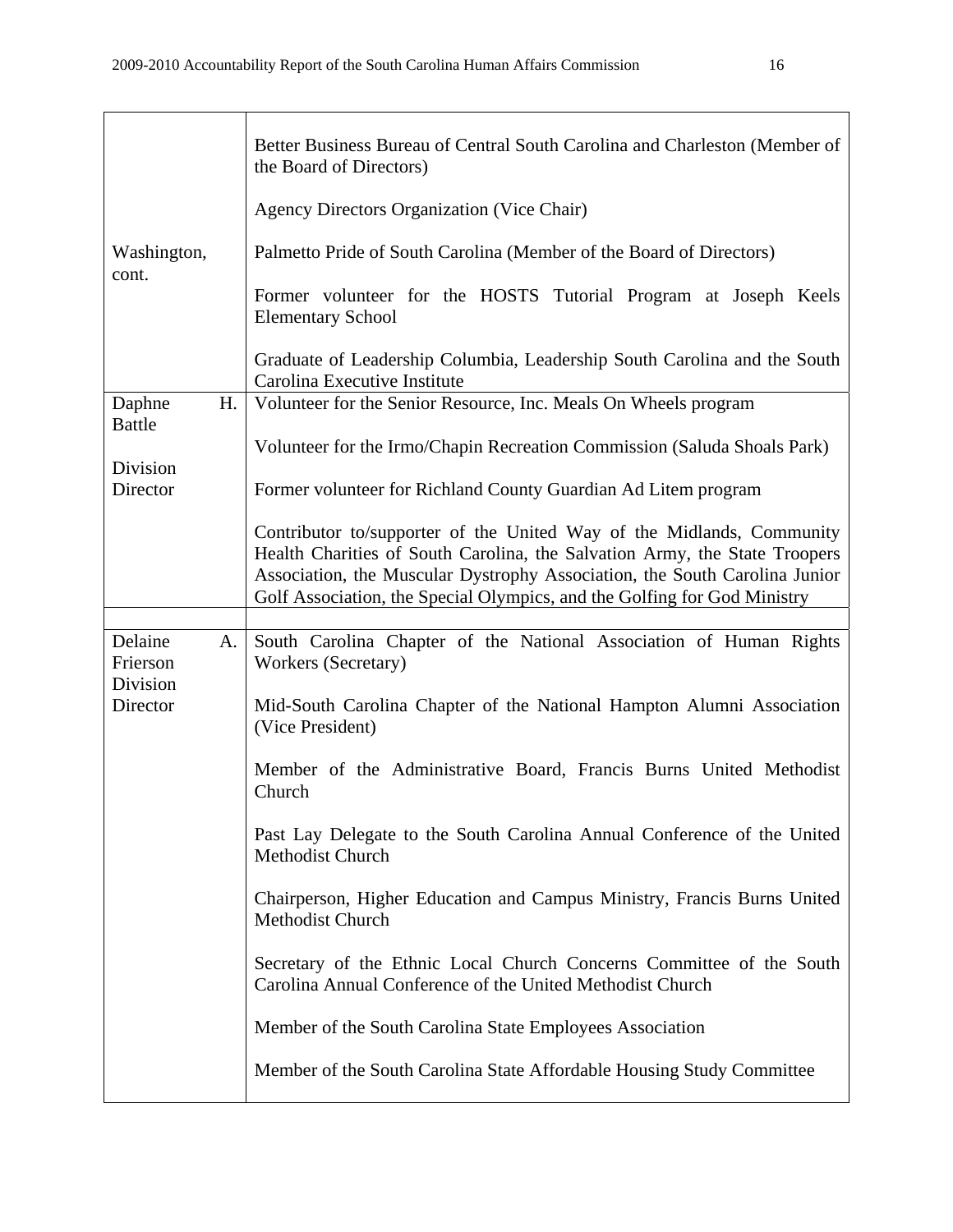|                                     | Member of the SCHousingSearch.com Advisory Board                                                                                                                                                                                                                                         |  |  |  |  |
|-------------------------------------|------------------------------------------------------------------------------------------------------------------------------------------------------------------------------------------------------------------------------------------------------------------------------------------|--|--|--|--|
|                                     | Former volunteer for the Senior Resource, Inc. Meals On Wheels program                                                                                                                                                                                                                   |  |  |  |  |
|                                     | Former Chairperson of the Pastor-Parish Relations Committee, Francis Burns<br>United Methodist Church                                                                                                                                                                                    |  |  |  |  |
|                                     | Former member of the Mayor's Committee on Employment of People with<br>Disabilities; of the Volunteer Services Committee of the United Way of the<br>Midlands; and of the Board of Directors of the Girl Scout Council of the<br>Congaree Area                                           |  |  |  |  |
|                                     | Graduate of Leadership South Carolina                                                                                                                                                                                                                                                    |  |  |  |  |
| Ralph H. Haile,                     | Arbitrator, Better Business Bureau of Central South Carolina and Charleston                                                                                                                                                                                                              |  |  |  |  |
| Esq.<br>Legal Counsel               | Member of the South Carolina Bar Association,<br>Member the National Association of Human Rights Workers,<br>Member Omega Psi Phi Fraternity, Phi Alpha Delta Fraternity, the South<br>Carolina Sheriffs Association,<br>Member the American Legion, and the National Notary Association |  |  |  |  |
|                                     |                                                                                                                                                                                                                                                                                          |  |  |  |  |
|                                     |                                                                                                                                                                                                                                                                                          |  |  |  |  |
| Mary<br>Dunlap Snead,<br><b>APM</b> | Member the U. S. Commission on Civil Rights for the state of the South<br>Carolina Advisory Board                                                                                                                                                                                        |  |  |  |  |
| Division<br>Director                | National Association of Human Rights Workers (Past National President,<br>former Chair of the S. C. Chapter, and currently Vice President of the S. C.<br>Chapter)                                                                                                                       |  |  |  |  |
|                                     | Former National Association of Human Rights Workers Non-Government<br>Organization Delegate to the United Nations Conference                                                                                                                                                             |  |  |  |  |
|                                     | American Association for Affirmative Action (former Vice President of the<br>national Board of Directors)                                                                                                                                                                                |  |  |  |  |
|                                     | Former member of the U.S. Department of Housing and Urban Development<br><b>Community Empowerment Team</b>                                                                                                                                                                               |  |  |  |  |
|                                     | Volunteer for the United Way of the Midlands, the Senior Resource, Inc.<br>Meals On Wheels program, the American Red Cross, the American Cancer<br>Society, the Columbia Animal Mission, and Carolina Wildlife Care                                                                      |  |  |  |  |
|                                     | Guardian Ad Litem program (former Board of Directors)                                                                                                                                                                                                                                    |  |  |  |  |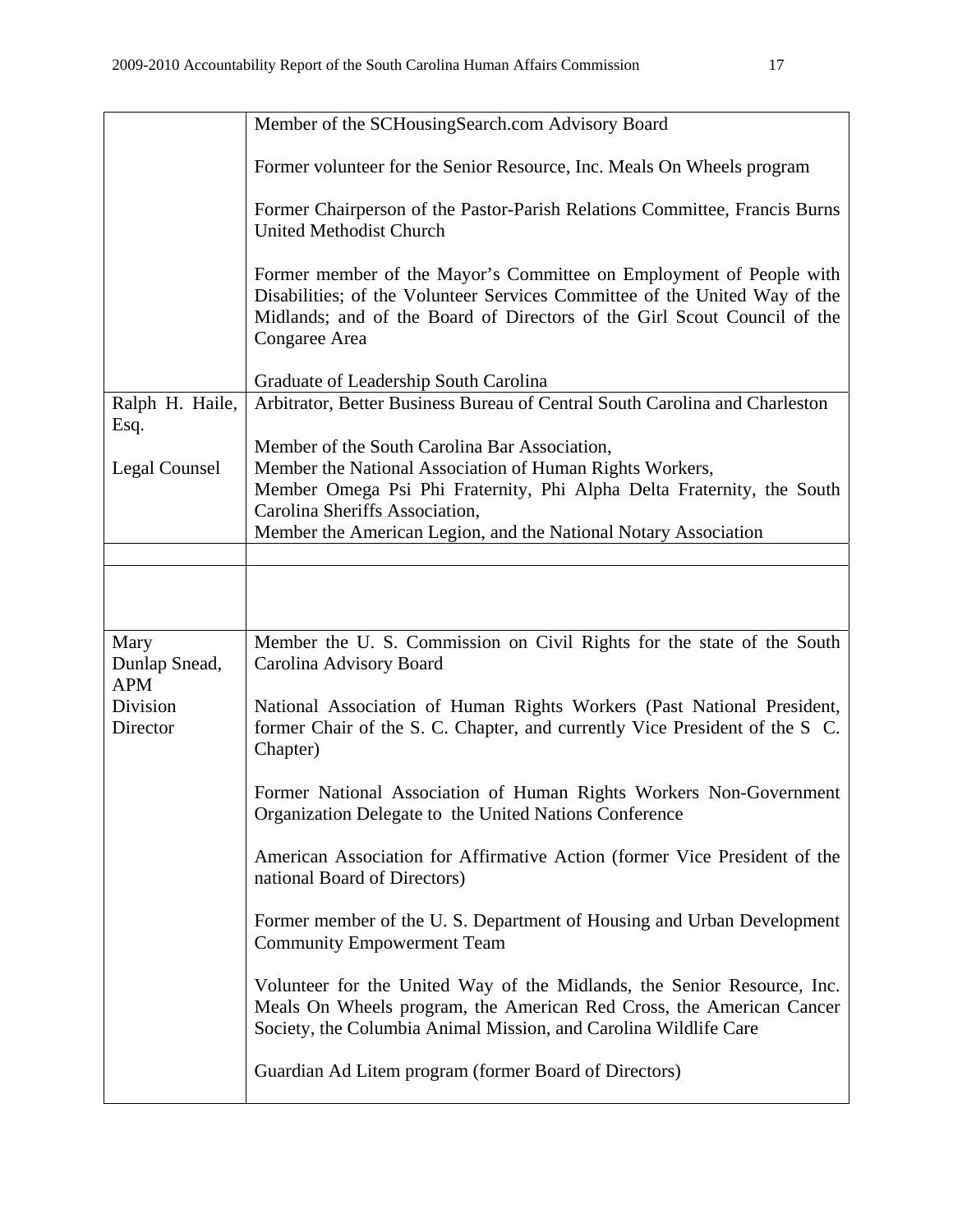|             | Graduate of the South Carolina Executive Institute                          |  |  |  |  |
|-------------|-----------------------------------------------------------------------------|--|--|--|--|
|             | Graduate of South Carolina's Associate Public Manager program               |  |  |  |  |
|             |                                                                             |  |  |  |  |
|             | Member of the South Carolina Executive Institute Alumni Association, the    |  |  |  |  |
|             | South Carolina State Employees Association, and the National Association of |  |  |  |  |
|             | Human Rights Workers                                                        |  |  |  |  |
| John M.     | Currently serving in Afghanistan with the South Carolina Army National      |  |  |  |  |
| Wilson, CPM | Guard                                                                       |  |  |  |  |
|             |                                                                             |  |  |  |  |
| Division    | Volunteer for the Senior Resource, Inc. Meals On Wheels program             |  |  |  |  |
| Director    |                                                                             |  |  |  |  |
|             | South Carolina Army National Guard (NCOIC of the Officer Candidate          |  |  |  |  |
|             | <b>School Student Records Section</b> )                                     |  |  |  |  |
|             |                                                                             |  |  |  |  |
|             |                                                                             |  |  |  |  |
|             | Member of the U.S.C. Alumni Association, the American Correctional          |  |  |  |  |
|             | Association, and the American Jail Association                              |  |  |  |  |
|             |                                                                             |  |  |  |  |
|             | Graduate of the Certified Public Manager program                            |  |  |  |  |

# **Category 2 – Strategic Planning**

| <b>Strategic Planning</b>      |                                                      |                                              |                                           |  |
|--------------------------------|------------------------------------------------------|----------------------------------------------|-------------------------------------------|--|
| Program<br><b>Number</b>       | <b>Supported Agency</b><br><b>Strategic Planning</b> | <b>Related FY 09-10</b><br><b>Key Agency</b> | <b>Key Cross</b><br><b>References for</b> |  |
| and Title                      | Goal/Objective                                       | <b>Action Plan/Initiative(s)</b>             | <b>Performance</b><br>Measures*           |  |
| I. Admin.                      | 2.2                                                  | $I-8, 2-3$                                   | 7.2, 7.3, 7.4, 7.5                        |  |
| Services                       | II. Consult. $ 2.2b, c, d, e, f$                     | 2.2                                          | 7.1d, e, $f, g$                           |  |
| III.<br>Compliance<br>Programs | 2.2a, d, e, f                                        | 2.2                                          | 7.1a, b, c                                |  |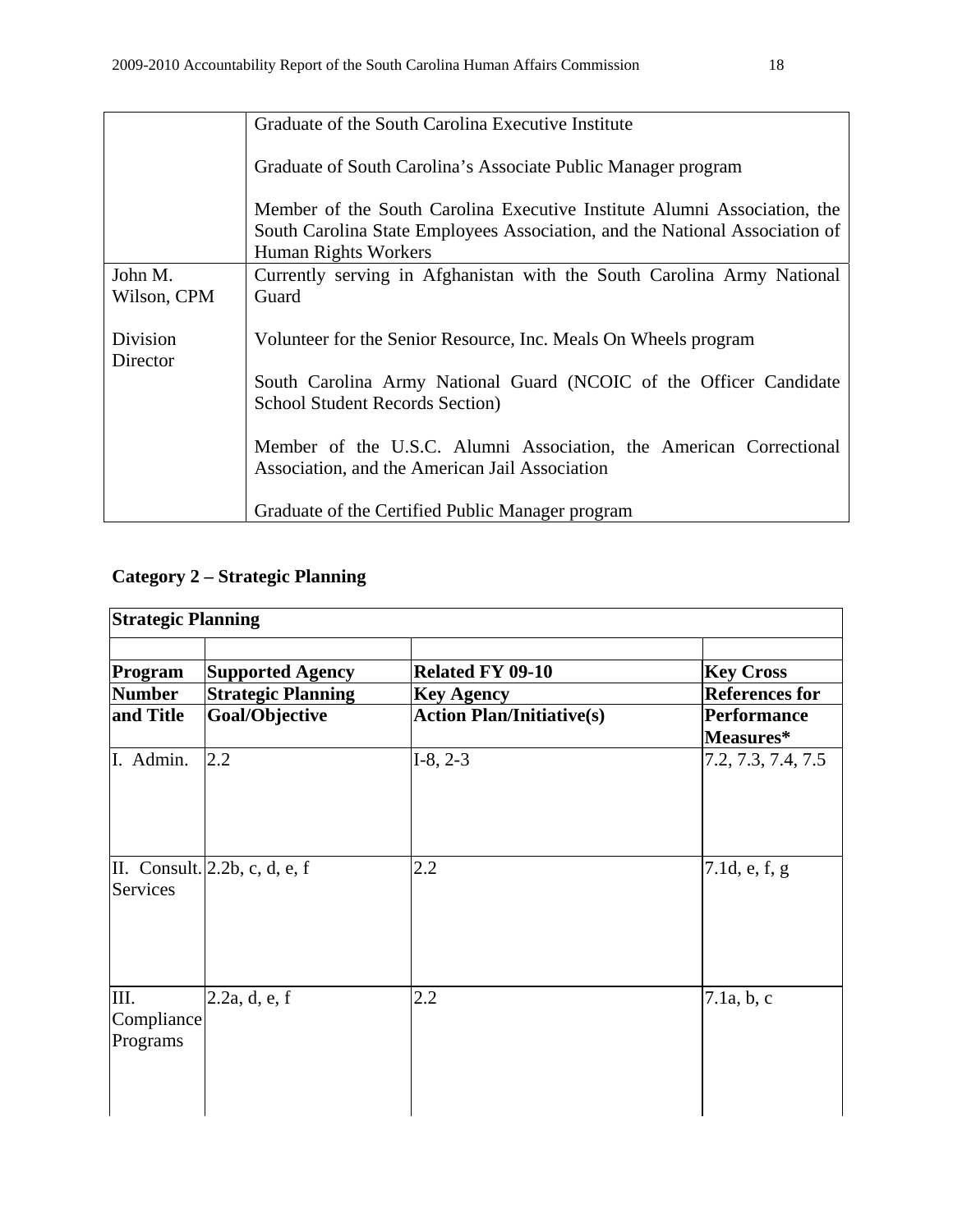**1.** The Commission's strategic planning process is conducted by a strategic planning team composed of individuals representing every area of the agency. The team is charged with overall responsibility for development of the strategic plan. The strategic planning team is supplemented by a number of topic-specific teams, each of which is charged with developing the specific details of and implementation approaches for its particular broad strategic area.

The strategic planning team and the topic teams were assisted by the Center for Governance of the University of South Carolina's Institute of Public Affairs in developing the agency's first strategic plan, thereby ensuring that this first strategic planning effort appropriately identified needs, expectations, goals and plans commensurate with the agency's capacity and resources at that time, and incorporated a thorough "S.W.O.T." (strengths, weaknesses, opportunities, threats) analysis. That first strategic plan identified and addressed a number of areas of long-standing agency needs and opportunities for improvement. The agency adapts to the strategic plan as appropriate given recent economic conditions and staffing.

The agency is now approaching the point at which a thorough review and update of the strategic plan is appropriate. That effort will begin with review and update of the strategic planning process itself to ensure maximum benefit to the agency.

**2.** Action plans addressing key strategic objectives are developed by the topic team(s) focused on the particular objective. The plans are then reviewed by the strategic planning team for conformance with the overall strategic plan. Once such plans are accepted by the strategic planning team, they are submitted to the Commissioner; if approved, they are incorporated into the overall strategic plan. Action plans are tracked by the topic teams which develop them; progress (or the lack thereof, and the reasons therefore) is reported by the respective topic team chairs to the strategic plan coordinator, who reports on the status of the strategic plan to the Commissioner and, as appropriate, to the Commission Members.

**3.** Strategic objectives, action plans and performance measures are communicated and deployed by the virtual agency-wide participation in their development; by publication (including to all members of the staff) of the strategic plan, the subsidiary action plans and the related performance measures; by the participation of many staff members in tracking and reporting on action plans; by participation of staff members in implementation efforts that could be made prior to the loss of the necessary state appropriations; and by frequent informal conversations regarding the strategic plan and its elements.

**4.** Strategic plan topic teams and the strategic planning committee measure progress on action plans through the written and verbal reports presented by the implementing organizational units and individuals supplemented by observation and assessment of results.

**5.** The Commission's strategic objectives parallel and respond specifically to the agency's strategic challenges, thereby providing clear and agreed-upon activities and courses of action which directly contribute to addressing those challenges efficiently and effectively.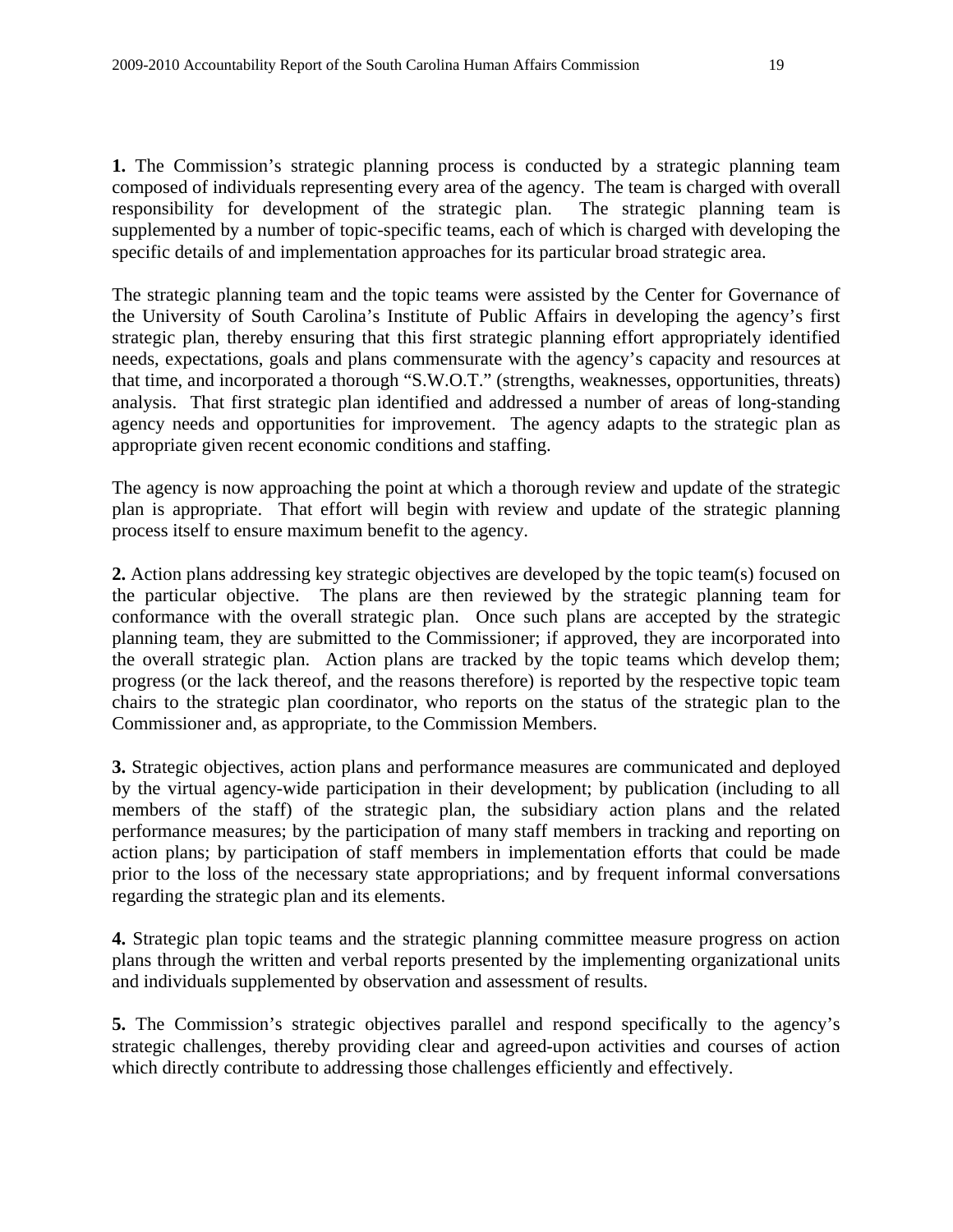**6.** The agency's strategic planning process is evaluated and improved by a variety of means including:

- Reviewing and evaluating progress and both interim and final results in terms of the goals and objectives set in the strategic plan to identify successes and opportunities for improvement
- Constantly monitoring both the external and the internal environments to identify changes, impacts and opportunities
- Observing and studying the strategic planning processes of other organizations to learn from their initiatives, successes, and failures and to apply the lessons learned.

# **Category 3 – Customer and Market Focus**

**1.** The Commission identifies external customers based on their receipt of the agency's products and/or services. The key requirements of these customers are determined by the products and/or services they seek from the agency; from their input regarding the products and/or services sought and those received; and from their suggestions regarding other products and/or services which they believe the agency might provide.

**2.** Listening and learning methods are kept current with changing customer/business needs by observing the methods employed by other agencies and organizations; by being sensitive to indicators that the effectiveness and/or efficiency of present methods may be decreasing; by being receptive to input from customers, suppliers and stakeholders which may help enhance our methods even if indicators have not suggested possible decreasing effectiveness and/or efficiency of present methods; actively seeking the benefit of the observations, experience and expertise of other professionals (trainers, contracted technical service personnel, associates in professional organizations, etc.); participating in related training activities; and reviewing available related literature.

**3.** The Commission's key customer access mechanisms include face-to-face contact, electronic contact (telephone, fax, e-mail), and written communication. These means collectively enable customers to seek information, conduct business, and make complaints on a literal "24/7" basis.

**4.** Customer/stakeholder satisfaction is measured through the content of letters and telephone calls received and face-to-face conversations; through informal feedback received by the Commissioner and others during and after public meetings and programs; and through news reports regarding the agency.

**5.** Positive relationships are built with customers and stakeholders by recognizing that each is a fellow human being with legitimate interests and concerns and by treating each in that manner regardless of the services the agency is able to render; by ensuring that all services are rendered in at least the same genuinely courteous, professional manner that every Commission staff member would expect in a customer/stakeholder role and consistently at no less than in full compliance with the qualitative standards required by the agency; by ensuring that all understand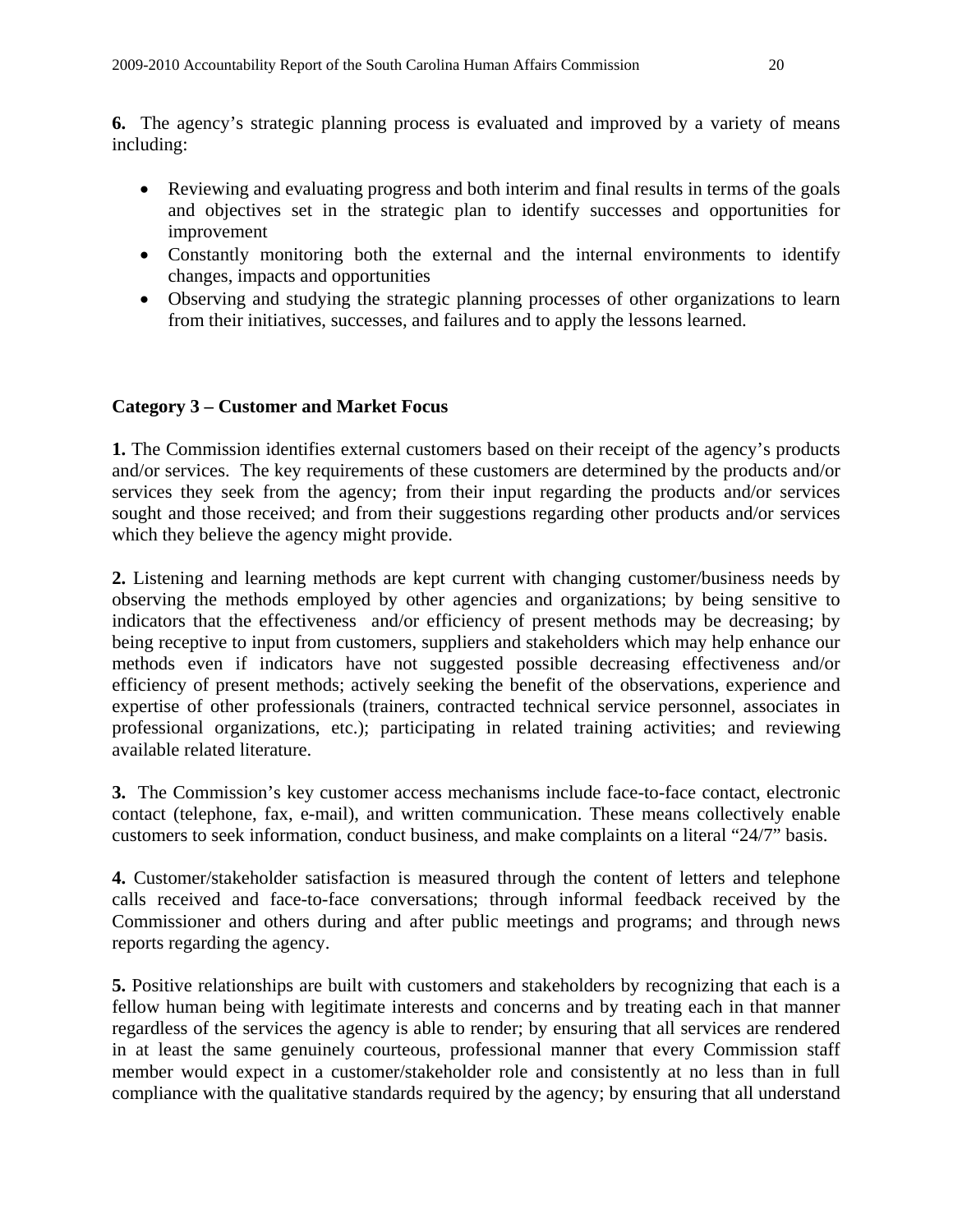the parameters within which the Commission must work, the standards with which the agency must comply, the scope- and the limits – of the agency's jurisdiction, the processes and procedures used, and the "what" and the "why" of what is done; by genuinely listening to and hearing what the customer/stakeholder has to say; by responding in a timely and substantive manner to contacts and concerns; and by ensuring that each customer/stakeholder knows that his/her honest input, whether positive or negative, is welcome and will receive appropriate consideration.

## **Category 4 – Measurement, Analysis, and Knowledge Management**

**1.** Operations, processes and systems are selected for measurement based on generating the information necessary to ensure compliance with the requirements of state and federal laws, regulations, rules and reporting requirements; the information necessary to track performance in terms of the areas of program activity defined pursuant to the laws the agency enforces, the jurisdiction granted by those laws and the responsibilities assigned to the agency to carry out the legislative intent embodied in those laws; the information necessary to track performance pursuant to the agency's contractual obligations and to meet the reporting requirements of those contracts; the information necessary to respond to ongoing as well as special reports and requests for information; and the information (if any) indicating progress relative to strategic objectives and action plans which is not produced by the foregoing.

**2.** Data/information analysis is used to provide effective support for decision-making through the accurate, timely generation of routine, recurring reports regarding program areas, units and the performance of individual staff members; of information indicating variances from expected levels of performance and identifying the source(s) of those variances; of the information required to support projects, special reports and responses to non-routine requests for information; and to provide the information for ad hoc reports and to support other agency activities (for example, contract negotiations). The data/information to be included in a particular instance is determined by the need to be addressed and the level of analysis to be conducted. The results of data/information analysis are disseminated within the agency depending on their level and intended purpose.

**3.** Key measures utilized by the agency include monthly and annual total final actions attained (by individual Investigator and by overall total); final action totals divided by type; on a monthly and an annual basis, average processing time by individual Investigator and overall; customer service input received from Complainants and Respondents; training requests received, the number of attendees, and the training evaluations received from attendees; reports from the agency's Fiscal Officer regarding adherence to the agency's budget and expenditure goals, etc.; and the occurrence of any unusual or unanticipated events which reflect or otherwise impact on performance.

Key measures are reviewed by top management and the affected members of the leadership team as they become available, and in agency management meetings for discussion to gain the maximum insight into what they mean. Based on those assessments, appropriate responses are determined and implemented with the input of other relevant staff members.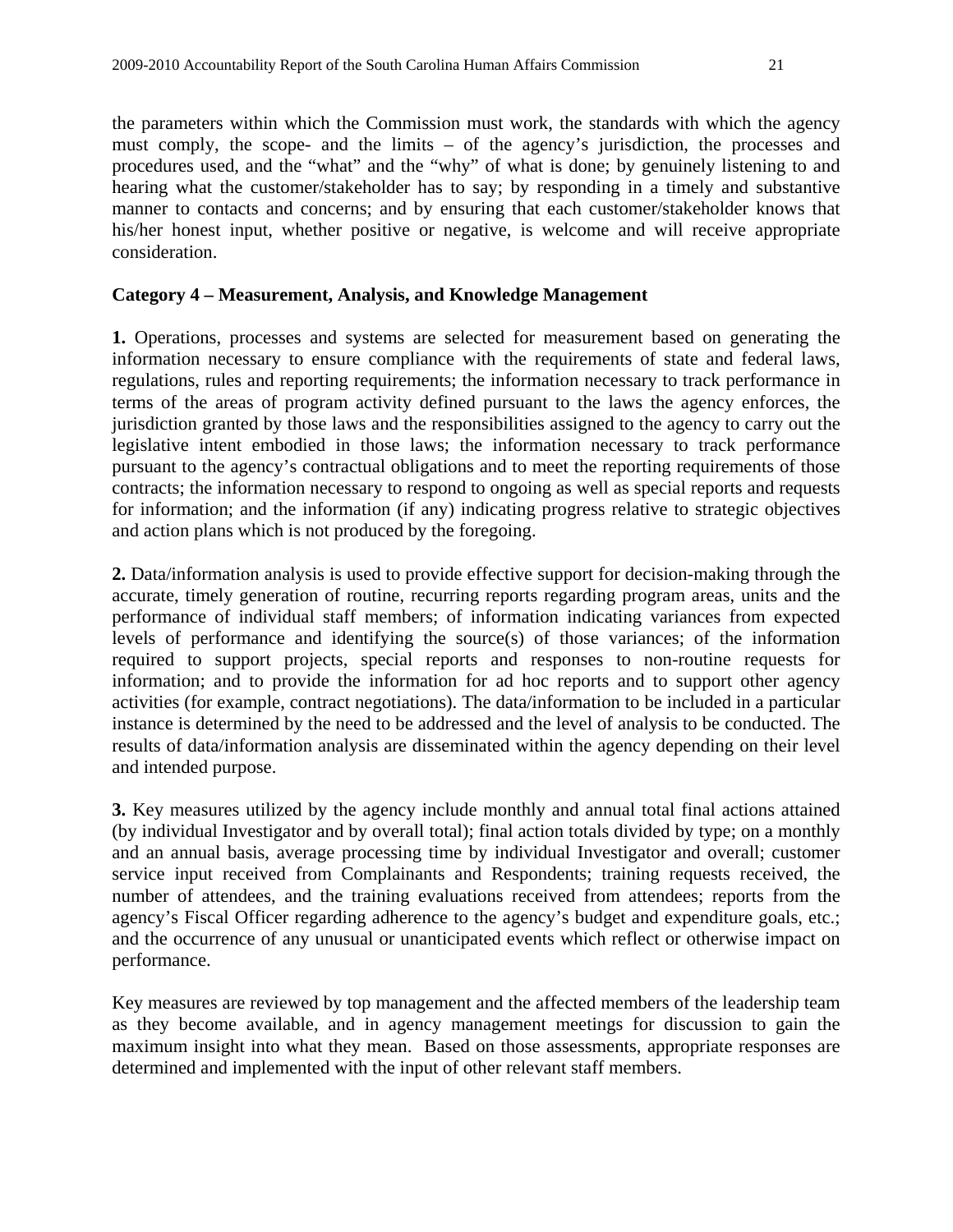Key measures are kept current with organizational needs and direction by ongoing review of what they measure, what information they provide, the utility of the information provided, and whether experience suggests that other potential measures may better serve the agency's needs. If modifications are found necessary, or if other measures are identified, the appropriate modifications and/or measures are developed and tested, with subsequent action (adoption, modification, rejection) then implemented.

**4.** Comparative data and information are selected and used to provide legitimate, meaningful bases for intra-agency (for example, comparing the agency's current performance trends with those during a comparable previous period) and inter-organizational (comparing the agency's performance with that of other agencies or organizations with comparable jurisdiction/responsibility, areas of activity, staffing/resource levels, etc.) assessment, for planning purposes, to support resource allocation/modification decisions, for reporting and control purposes, and to support other activities such as contract negotiations. The selection decisions are made based on the need to be addressed, the level of analysis required, the criticality of the comparative data and information to the decision to be made or the purpose to be served, the accessibility of the information, and the cost of the information compared to the benefit it will provide.

**5.** Data integrity, timeliness, accuracy, security and availability for decision-making are ensured by assuring that clear, shared definitions of data types and their elements are maintained and adhered to; by defining the acceptable source(s) for data of each type; by assigning authority and responsibility for data entry, maintenance and modification; by verifying data through comparison with source documents, inventories, reconciliation of variance reports and other means as appropriate; and by maintaining data in secure yet appropriately accessible, mutually supporting systems (computer, hard copy) available for use as needed.

**6.** Organizational performance review findings are translated into priorities for continuous improvement through a multi-step process which includes:

- review and analysis of the findings by the agency's management team with the input, if necessary, of other staff members, to fully understand the meaning and implications of the findings and to identify root causes to ensure that real issues are addressed rather than mere symptoms;

- Identification of options for addressing each root cause;

- Assessment of the viability and feasibility of each option, including the potential to fully resolve the respective root cause, resources required (including financial) for implementation, means of implementation, time required for implementation, and mechanisms for evaluation of results;

- Selection of an option for addressing and resolving each root cause;

- Assessment of the potential combined effect(s) of the selected options to seek to determine their likely cumulative impact and whether the combination can be anticipated to give rise to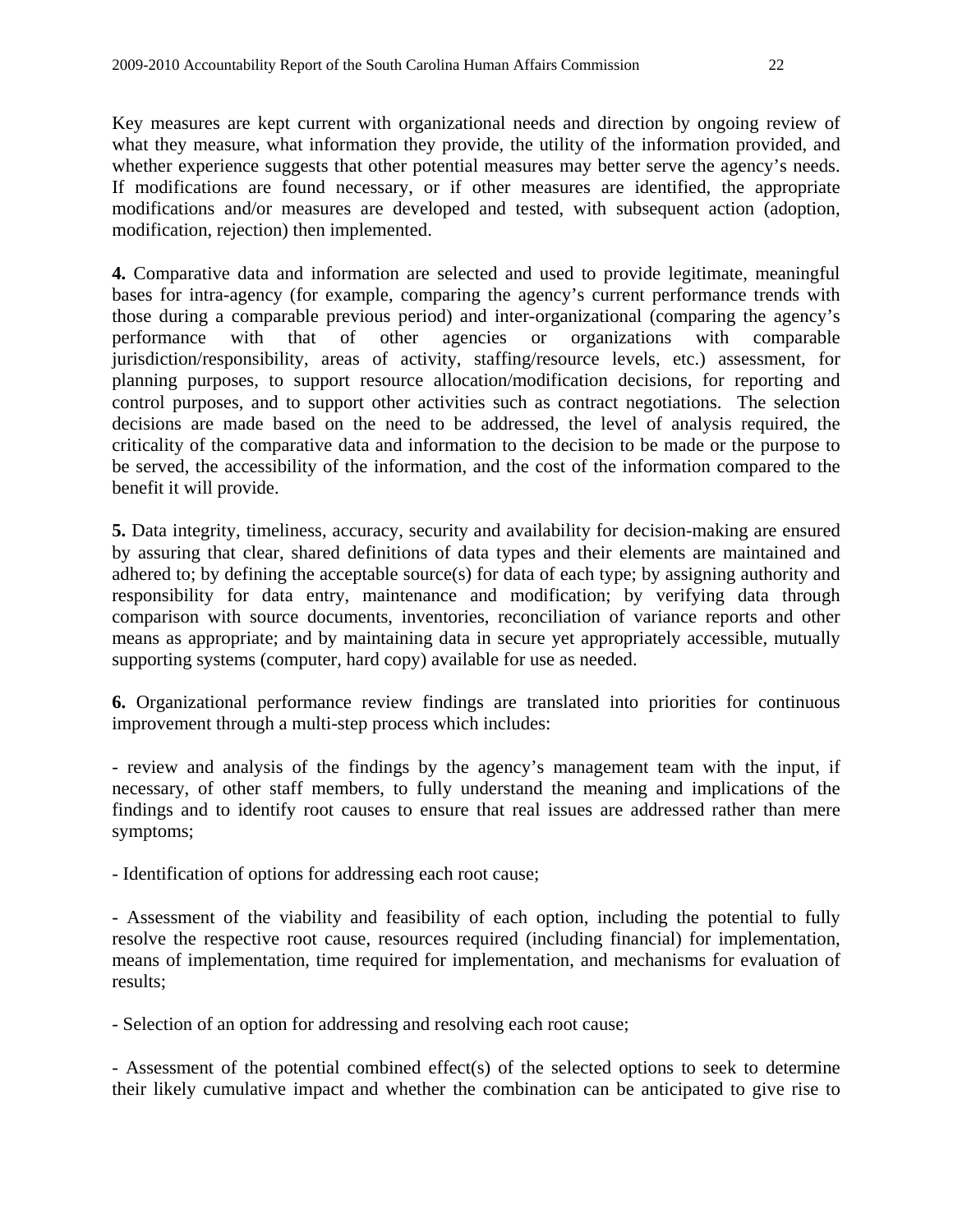new issues- if so, and if the new issues are negative, reconsider the selections and take action as appropriate;

- Prioritize implementation in terms of the agency's strategic goals and objectives and resource availability; and

- Evaluate results and take action as necessary to optimize results.

**7.** The Commission utilizes various means to collect, transfer and maintain its knowledge assets (organizational and employee knowledge) and for the identification and sharing of best practices. These means include information-sharing in meetings at all organizational levels; creation and maintenance of up-to-date policies, procedures and documents (manuals, assessments of activities and lessons learned, etc.) and backup of organizational knowledge systems to ensure against catastrophic loss.

# **Category 5 – Workforce Focus**

**1.** Employees are encouraged and enabled to develop and utilize their full potential in a manner aligned with the Commission's objectives, strategies and action plans by a variety of means which include:

- Accurate evaluation of performance based on clear and consistently applied performance standards which reflect and contribute to the fulfillment of objectives, strategies and action plans;

- Recognition of and appreciation for each individual's contribution to the agency's success;

-Seeking to ensure that each individual receives recognition, benefits and rewards commensurate with the level of performance attained and contribution to fulfilling the agency's objectives, strategies and action plans in a manner which is consistent with and reflects the agency's core values;

- Maximizing the use of empowered teams to optimize results while ensuring that the learning opportunity and the benefits thereof provided by each such activity are widely shared and incorporated into the agency's knowledge assets, and recognizing and rewarding successful team work;

- Actively seeking and responding to staff input in a manner which encourages creativity and innovation;

- Providing opportunities for participation, learning and broadening of staff members' bases of experience;

- Encouraging responsibly exercised initiative, and viewing it as an opportunity for individual, team and organizational learning even when the results are less than optimal;

- Working to support and provide opportunities for professional growth and development;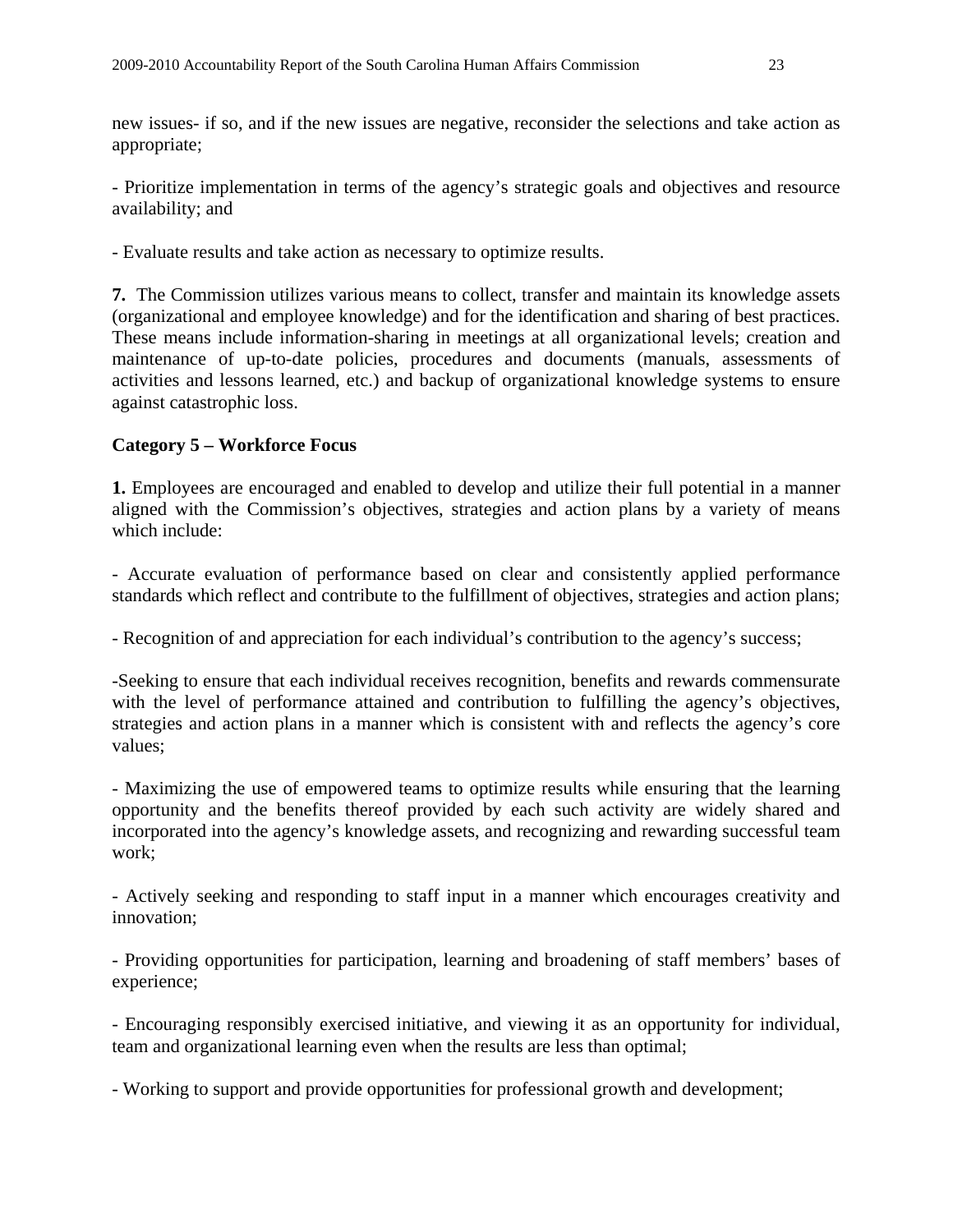- Maintaining the agency's well-earned reputation for commitment to and looking out for the legitimate interests and concerns of employees; and

- Treating each employee as a fellow professional and stakeholder in the success of the agency.

**2.** The Commission's human resource-related processes are evaluated and improved by monitoring operation of the processes for indicators of opportunities for improvement; studying comparable processes in other organizations to identify best (or at least better) practices and to benefit from the "lessons learned" of others; receiving and assessing input from affected staff members regarding their experiences with the processes; and by participation in information and training activities and programs of the Budget & Control Board's Office of Human Resources.

**3.** Key development and training needs are identified through day-to-day supervisory observation, interaction and work product review; through formal performance assessment; through input received from employees regarding their interests and career goals; and through assessment of the agency's goals, current and anticipated needs, and the potential impact of external factors (new legislative mandates, demographic changes, budget reductions, etc.) on the agency's operations and resources.

Key development and training needs are addressed through on-the-job training in positionspecific skills; providing opportunities for employees who are proficient in their current positions to assume additional, higher-level or more demanding responsibilities or to gain experience in the activities of other positions and/or units; through formal training provided in-house or by outside trainers (The agency, for example, provided mediation certification training to selected staff members conducted by a nationally-recognized professional practitioner.); through agencysupported attendance at professional conferences and programs; and through agency-supported participation in formal professional development programs presented by various educational institutions and other organizations.(An example of the last item is the Certified Public Manager program presented by the Human Resources Development Services Unit of the Budget & Control Board's Office of Human Resources, successful completion of which leads to receipt of the nationally-recognized Certified Public Manager ["CPM"] professional credential. Currently, five agency staff members have earned the CPM credential. Due to budget reductions, the agency has not been able to fund the cost for additional staff members to participate in the CPM program or, for that matter, in other professional development opportunities at a significant level for several years. We are utilizing the experience and knowledge of our senior staff to train new staff and have developed a seminar for EEO Professionals that is 18 hours of classroom training in-house.

The effectiveness of education and training is evaluated by (a) assessing on a "before-and-after" basis observable positive changes in performance (productivity, the ability to share knowledge with others, etc.), professionalism, and capacity for service in broader or more demanding situations, at higher levels, etc. and (b) on a longer term basis, the degree of benefit retention.

Employees are encouraged to use new knowledge and skills on the job by clearly establishing positive expectations prior to the developmental/training experience for application, the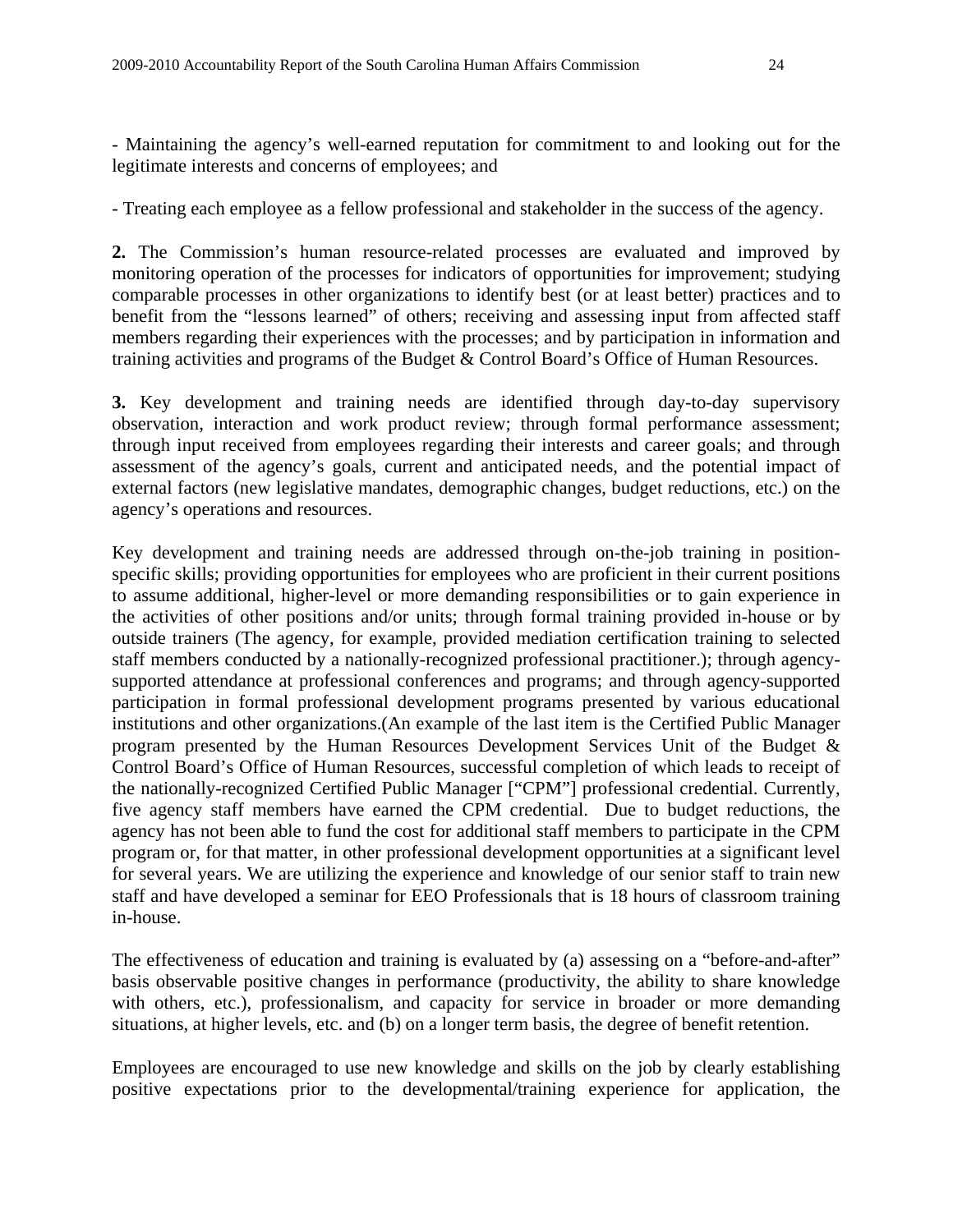based on their new knowledge and skills.

assignment of activities and responsibilities which will provide opportunities for their application, by recognizing the new knowledge and skills and commending their successful application, and by encouraging the staff members to provide input for agency improvement

The Commission's strategic plan includes a comprehensive approach to addressing the agency's short and long-term development needs. However, the state's financial constraint and therefore those of the agency ended these efforts at least for the foreseeable future to the extent that there is anything more than a *de minimus* cost involved to the agency unless the employee is willing and able to pay most if not all of the cost to participate. The agency's inability to make needed investments, especially in professional development activities and specifically in management/leadership development, can reasonably be expected to have short-term (for example, loss of high performers who can no longer expect either financial compensation growth commensurate with their performance and role/responsibilities or opportunities for professional growth which might offset financial considerations at least to some degree) and long-term (for example, reduced ability to compete for and successfully recruit the future high achievers who will be critically necessary to any realistic effort to do even "more with less" and to replace those who have departed and those who will do so) adverse impacts on the agency which will become increasingly severe.

**4.** Employee training contributes to the achievement of the agency's action plans by developing and enhancing both skills and potential. Training provided either in-house or through external sources, is selected based on criteria which include consideration of the elements of the strategic plan. The result is to broaden the agency's internal resource base and further increase its capacity to attain its strategic goals and objectives.

**5.** The agency's employee performance management system supports high performance by unambiguously defining standards for levels of performance which are derived from and contribute directly to fulfilling the Commission's goals, objectives and action plans; by accurately measuring actual performance and consistently evaluating actual performance in terms of the applicable standards; by providing performance feedback to employees on annual, monthly and even daily bases; by providing immediately available support to assist in overcoming obstacles to performance improvement; by ensuring that employees are made aware of and reminded of their actual potential for high performance and that such performance is recognized by others; and by recognizing and acknowledging individual and group performance achievement, thereby reinforcing the performance efforts which led to the accomplishment.

**6.** The Commission motivates employees to develop and utilize their full potential by various mutually reinforcing means which include:

- Seeking to provide development opportunities paralleled by opportunities to apply new and/or enhanced knowledge and skills;

-Encouraging employees to recognize their ultimate personal responsibility for their development as professionals and celebrating the efforts of those who take the initiative to do so;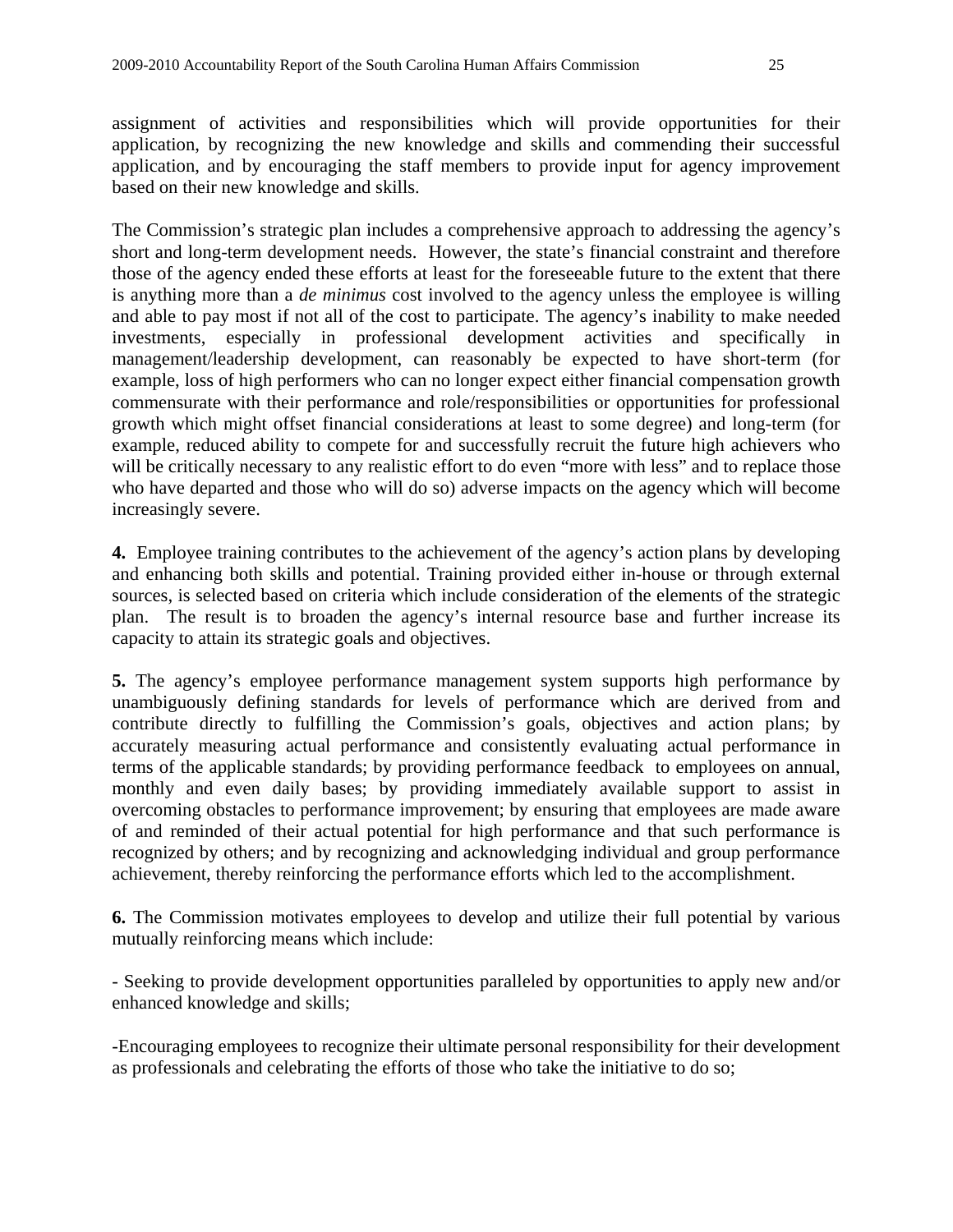- Supporting by all feasible means personal initiatives in professional development and providing opportunities to apply new and/or enhanced knowledge and skills;

- Accurately evaluating performance based on clear, consistently applied performance standards;

-Seeking to ensure that each individual receives recognition, benefits and rewards commensurate with the level of performance attained and contribution to fulfilling the agency's objectives, strategies and action plans in a manner which is consistent with and reflects the agency's core values; and

-Encouraging responsibly exercised initiative, and acknowledging it as a positive effort to contribute to the Commission's success even when the results are less than optimal while ensuring that resulting "lessons learned" are in fact learned, retained and shared.

**7.** Employee well-being, satisfaction and motivation are assessed and measured through direct contact (conversations, verbal input received from employees, etc.), written input received from employees, and day-to-day observation of performance, attendance, demeanor and related indicators. A professionally developed survey of agency employees was to be conducted by the Human Resources Development Services Unit of the Budget & Control Board's Office of Human Resources pursuant to the Commission's strategic plan; however, due to the expense involved and the Commission's financial constraints, the survey effort was placed and remains on hold.

**8.** The Commission maintains a safe, secure and healthy work environment by monitoring conditions of our one facility, identifying areas of need, bringing these matters to the attention of our landlord, and conducting appropriate follow-up; by controlling access to our offices (electronically controlled locks on entrance doors which can only be activated by the receptionist or by a staff member using his/her individual key card) and by requiring that all visitors sign in, wear a visitor identification tag, and be escorted while in the office by the individual he/she came to see; and by participating in the state's Carolina Healthstyle program.

## **Category 6 – Process Management**

**1.** The Commission's key processes that produce, create or add value for our customers and the agency are those for discrimination complaint intake, investigation and resolution services; for affirmative action consulting services (including preparation of the annual report on the affirmative action status of state agencies as required by the Legislature); for the provision of training services; and for community relations consulting services. The agency ensures these processes are used properly internally by maintaining comprehensive, up-to-date operational policies and procedures; appropriate staff training; monitoring operations to ensure compliance. The agency ensures these processes are used externally by public affairs contacts to ensure members of the public are aware of the processes; by sharing information with parties (Complainants and Respondents) and others who contact the agency to ensure they are aware of the processes and their operation; and by monitoring the utilization of the processes to identify opportunities for improvement.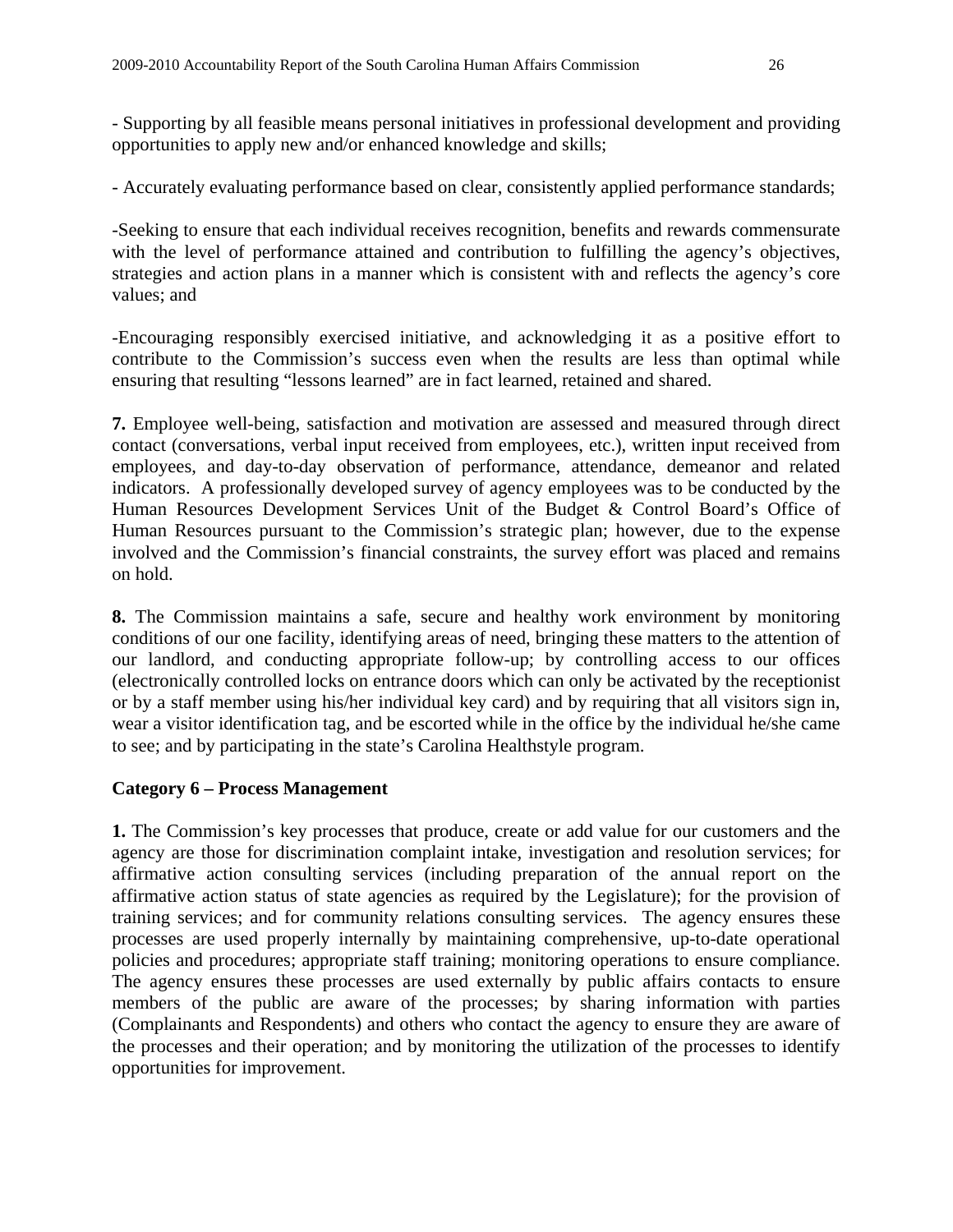input from all affected personnel.

**2.** Organizational knowledge is incorporated into the agency's process design and delivery systems through the participation, both formal and informal, of and the ongoing solicitation of

New technology is incorporated into the agency's process design and delivery systems through identification of opportunities to qualitatively and quantitatively enhance operational activities through the application of new technology; evaluation of what impacts, if any, the new technology will have on other systems currently in use within the agency and what actions may be required to address such impacts; assessment of what new skills/knowledge will be required to implement the new technology and how, where and at what cost the new skills/knowledge can be obtained; development of the necessary training/learning opportunities; monitoring the incorporation process, the new technology and the overall affected system(s) to identify and address unanticipated problems; and maintenance of predecessor ("legacy") systems, if any, during a testing/transition phase.

Changing customer and mission-related requirements are incorporated into the agency's process design and delivery systems through assessment of the present and anticipated future impacts of those changes on the agency's systems, capacities and resources; assessment of how the changes may be incorporated in a manner which, at worst, does not reduce current levels of effectiveness and efficiency, and preferably enhances those levels; evaluation of what modifications in agency policies, procedures and activities will be necessitated due to incorporation; development of a plan and a schedule for an orderly incorporation process; and monitoring of the incorporation process and its results to identify needed adjustments.

Cost controls and other efficiency and effectiveness factors are incorporated through identification of applicable costs and assessment of those costs in light of agency priorities; detailed budgeting and regular review of budget and variance reports; ongoing monitoring of actual vis-à-vis expected results, with corrective action taken in a timely manner; comparison of activities and performance with those of comparable agencies; and an agency-wide emphasis on identifying opportunities for continuous improvement in every activity and area.

**3.** The Commission's key processes include built-in "checks and balances" (approval, monitoring, review, and reporting processes) which ensure that day-to-day operation meets key performance requirements, and that problems which may detract from meeting those requirements are identified and can be addressed before becoming serious enough to endanger compliance.

**4.** Key product and service related processes are systematically evaluated and improved by monitoring and assessing results and input from external as well as internal sources against both qualitative and quantitative standards; identifying variances, the sources of positive variances and means to maintain the gain, and the core cause(s) producing any negative variances and the means to effectively and efficiently resolve them; taking timely action to sustain positive variances and to remedy negative variances; reviewing and assessing the best practices and "lessons learned" of other agencies and organizations with comparable processes to identify improvements which can be incorporated into the Commission's processes; and continuously soliciting the input and suggestions of staff members based on their actual "hands-on" day-to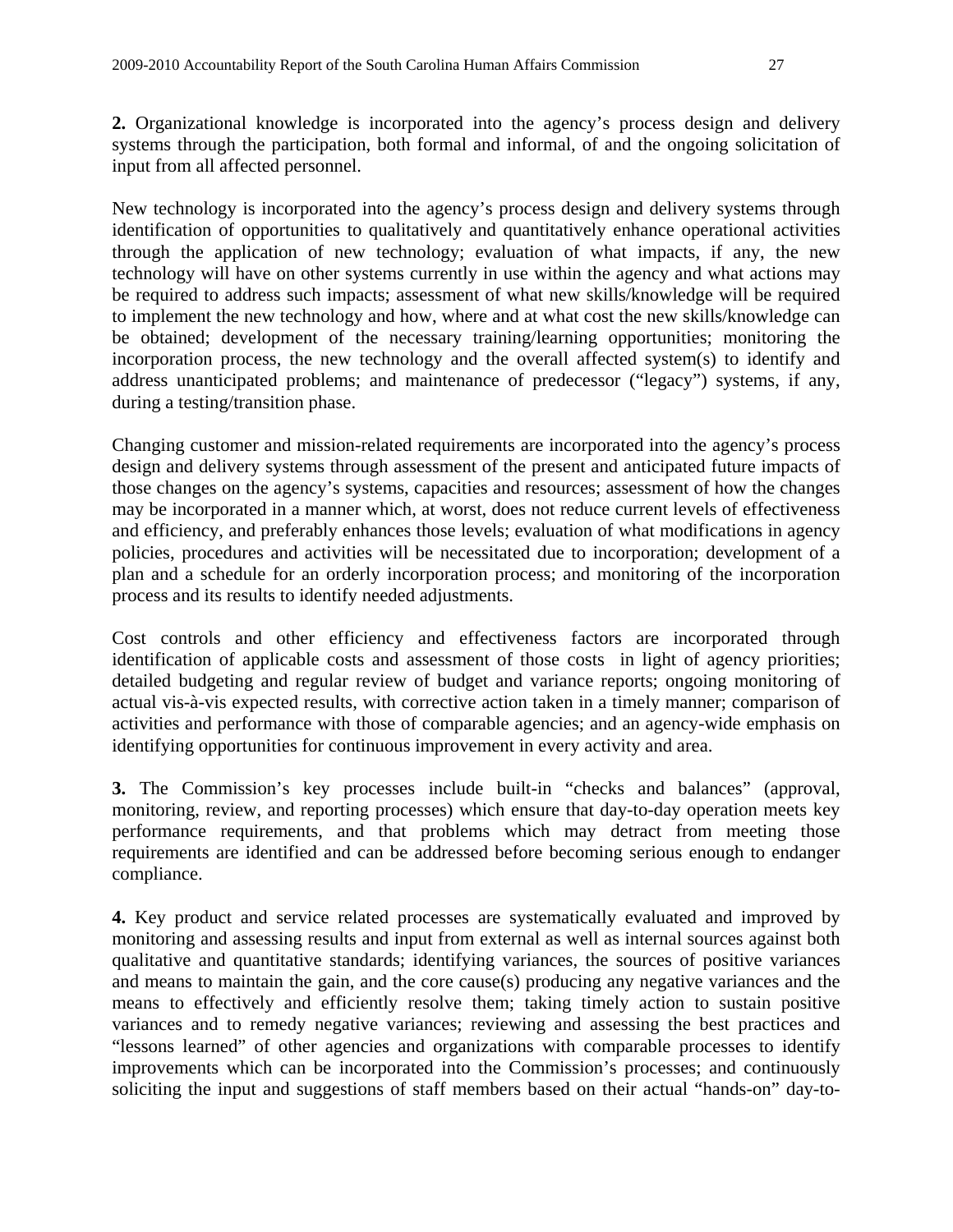day experience with the processes and seeking to apply that input and those suggestions to the identification and implementation of opportunities for improvement.

**5.** The Commission's key support processes are administration, fiscal, information resources, legal counsel, personnel, and procurement. The performance of these processes is reviewed on ongoing formal and informal bases by the Commissioner as well as the staff members who fulfill the respective roles. The processes are improved and updated based on the resultant opportunities for improvement identified, as well as based on both input received from and requirements established by other relevant agencies (Comptroller, IRM, OHR, etc.).

**6.** The Commission determines the resources needed to meet current and projected budget and financial obligations by:

- Determining the activities required to attain goals and objectives for the period at the qualitative and quantitative levels of performance to be sought during the period
- Determining the non-financial resources (staff, training, equipment, supplies, travel, etc.) which will be necessary to carry out those activities at the desired performance levels
- Determining the projected costs (financial resources) of each non-financial resource required to carry out activities at the desired levels of performance and in total.

# **Category 7 – Results**

**7.1** Performance levels and trends for the key measures of mission accomplishment and organizational effectiveness:

a) The Commission's complaint processing begins with the intake process. The Intake Division is the first point of contact with the agency for individuals seeking to file complaints of unlawful discrimination or otherwise seeking information regarding the potential to do so. The intake process includes initial contact (in person, by telephone, mail or by e-mail); obtaining relevant information fro the potential Complainant; review and assessment of that information; referral of individuals to other appropriate agencies or resources if the information provided does not indicate a matter subject to the Commission's jurisdiction and such alternatives are available to address the issues presented; preparation of a formal complaint of discrimination in those instances in which a cause of action subject to the agency's jurisdiction is indicated; entering the new complaint into the agency's caseload; and transfer of the newly filed complaint for processing.

During state fiscal year 2009-2010, approximately 25,000 to 30,000 contacts were received by the Intake Division, Intake questionnaires were sent out by the Division in response. Approximately 3,000 questionnaires were completed and returned to the Division, of which a total of 1,046 resulted in formal complaints of discrimination, and 1500 inquiries were referred to other agencies or other resources.

During state fiscal year 2009-2010, a total of 1,046 new complaints of employment discrimination (including complaints initially filed with the EEOC and transferred to the Commission for processing). A total of 1,116 final actions (including 126 final actions attained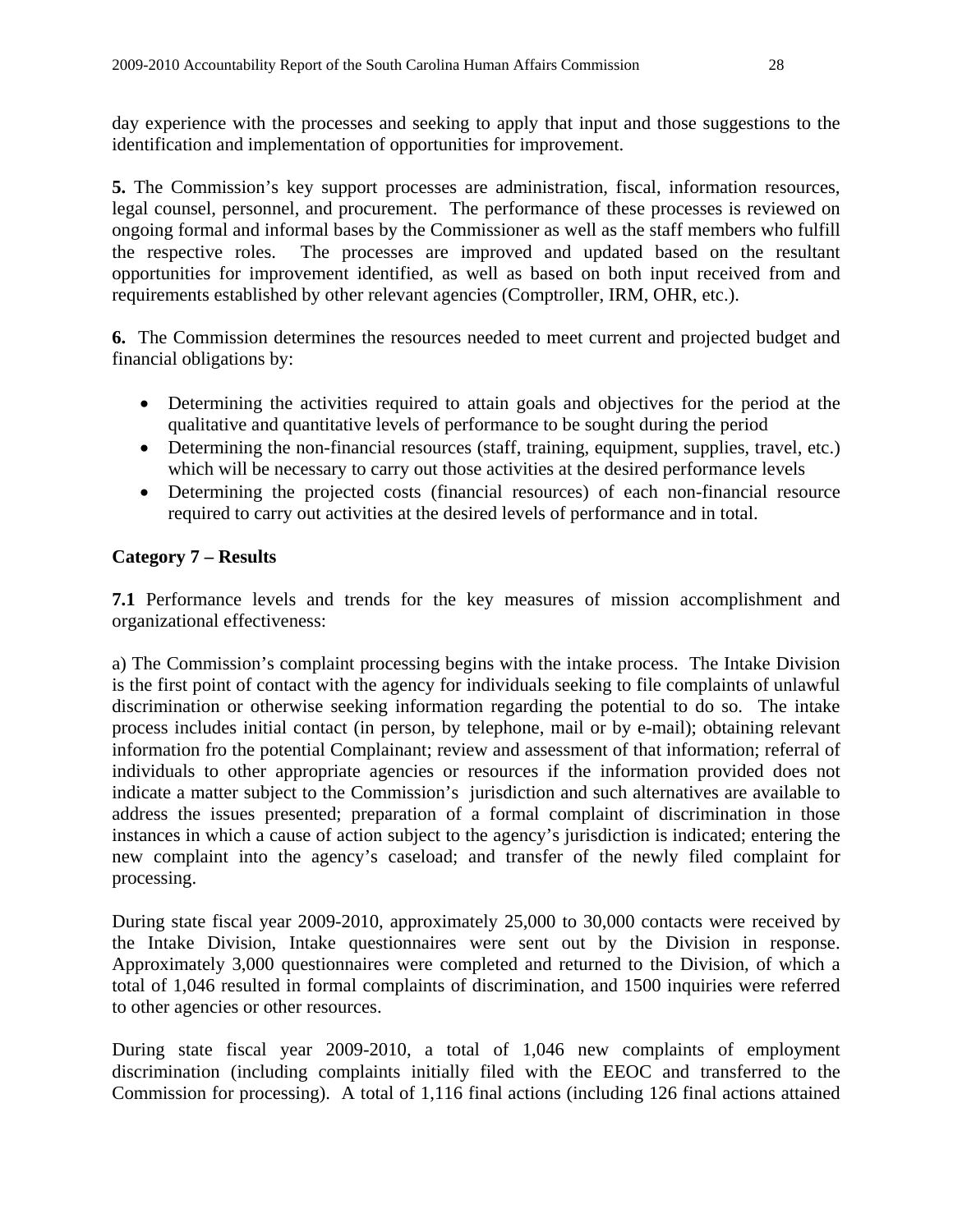as the result of successful mediations) were attained during the fiscal year. The agency's average processing time for complaints of employment discrimination increased to 207 days during the fiscal year from 192 days during the preceding year, reflecting the impact of budget reductions and the corresponding adverse impacts on the agency's resources and capacity. The 1,116 final actions attained during 2009-2010 generated a total of \$613,800 in EEOC contract funds which were critical to the continued viability of the agency.

The agency is staffed to produce 864 final actions per year at current qualitative standards; the performance attained beyond that level is attributable solely to the extraordinary dedication and hard work of the investigative staff, and is a level of output which will decline significantly (with a corresponding decline in EEOC contract funds generated) if the agency loses even one highly productive Investigator or if members of the investigative staff reach the point that they can no longer justify putting personal and other responsibilities aside to meet the agency's goals (for production of final actions and contract funds) without the realistic prospect of meaningful career growth.

Since the creation of the Commission in 1972, the agency has resolved problems in human affairs and attained final actions in over 30,000 complaints of employment discrimination. It should be noted that during the entire period of the agency's existence, no final action attained by the South Carolina Human Affairs Commission has been overturned by the EEOC, and that only one final action has been overturned by any court, whether state or federal. (That one final action was overturned on appeal by the United States Fourth Circuit Court of Appeals based on evidence which was not available during the Commission's investigation of that complaint.) This point is particularly significant, since it reflects the quality, thoroughness and professionalism embodied in the agency's complaint processing and the resultant final work product.

Settlements attained in employment discrimination complaints during state fiscal year 2009-2010 had a total monetary value of \$613,800. Since the creation of the agency in 1992, the total value of settlements attained is over \$25,000,000.

b) During state fiscal year 2009-2010, a total of 197 mediations were conducted. A total of 155 of these mediations were successful in attaining resolutions of the subject complaints. This represents a success rate of over 78 percent.

The number of successful mediations has remained relatively constant (in excess of 100) over the past seven fiscal years. Second, the percentage of mediations which resulted in successful resolutions was consistently over 50 percent or greater.

The record of successful mediation resolutions, in both absolute and relative terms is attributable to the increased knowledge of, interest in and comfort with the mediation process on the part of both Complainants and Respondents, as well as the professionalism and skills of the Commission's mediation staff.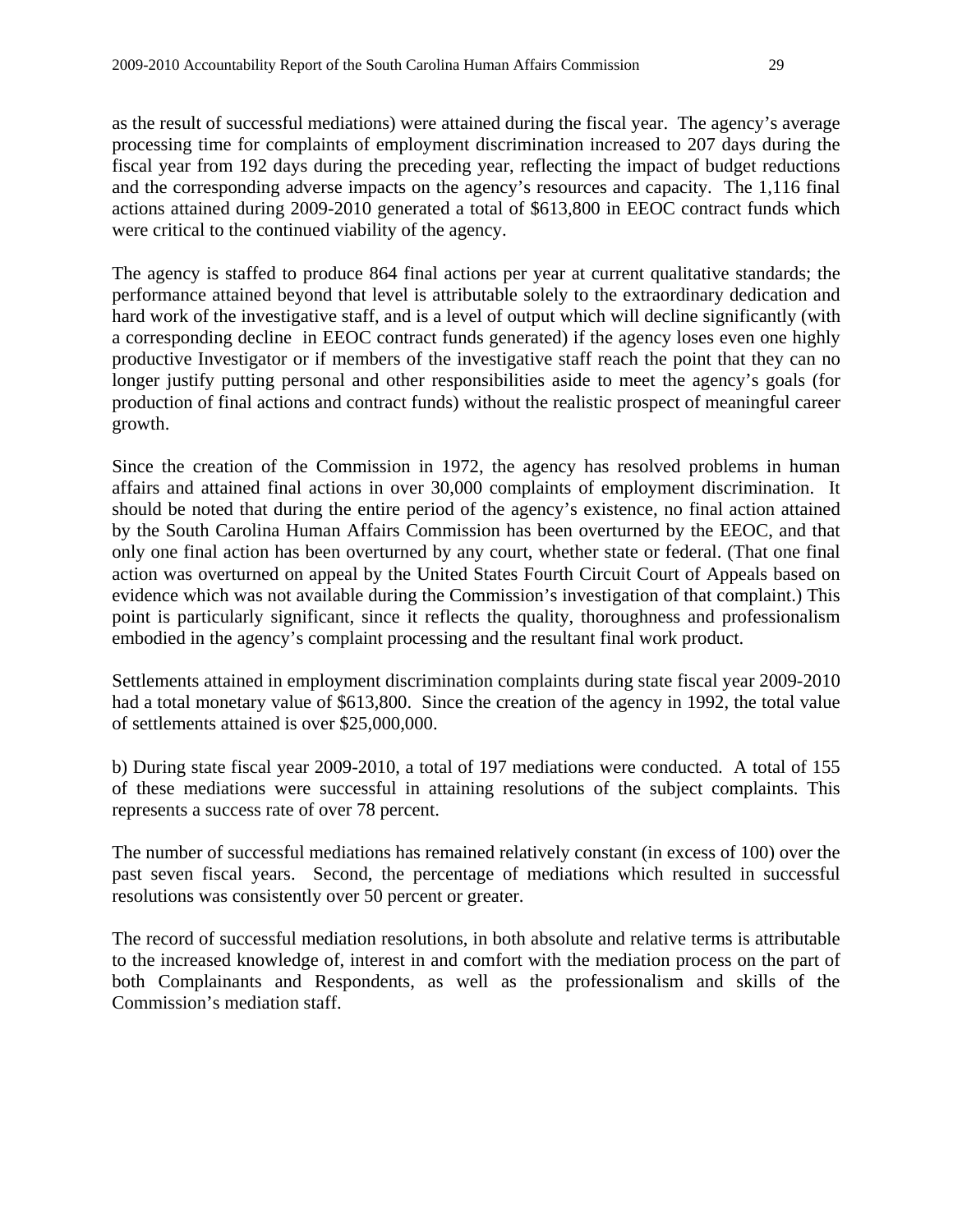c) During state fiscal year 2009-2010, a total of 81 complaints of fair housing discrimination were filed with the Commission. Seventy-seven (77%) of the cases were processed within the 100 day timeframe. Two complaints investigated by the agency required litigation. The final actions generated \$172,827 in HUD contract funds which were critically needed for agency operations.

The number of fair housing complaints filed and the number of final actions attained remained generally stable during the first four reported state fiscal years. Second, over the fifth and sixth reported fiscal year, the number of fair housing complaints filed increased as did the number of final actions.

d) A total of 57 new complaints of discrimination in other than employment or housing were filed with the Commission during state fiscal year 2009-2010. During the year final actions on such complaints were attained by the Community Relations Division. Both the number of such complaints filed and the number of final actions has varied substantially over the nine reported state fiscal years, and that over three of the most recent four state fiscal years both the number of such complaints filed and the number of final actions have steadily declined.

e) A total of 23 local community relations councils chartered by the Commission were operational within the state, and the Commission provides assistance to the councils when requested. Ultimately the Commission would like to see councils established in every county and major city in the state.

f) Eighty-six (86) state agencies (94.5% of reporting agencies) attained at least 70% of their affirmative action goals during state fiscal year 2009-2010. The number of state agencies attaining this standard has been generally stable over the most recent five fiscal years following a three-year period of comparable stability at a numerically lower level.

g) The number of such agencies holding exemptions due to having attained their affirmative goals remained unchanged at 13 during the five state fiscal years of 1999-2000, 2000-2001, 2001-2002, 2002-2003 and 2003-2004. During state fiscal year 2004-2005, all agencies – including those which had previously been exempted – were required to prepare and file new affirmative action plans using the 2000 Census data; it is for this reason that only two state agencies have been currently granted an exemption based on the new Census data compared with their current workforces.

During state fiscal year 2009-2010, the agency's Division of Staff Development, Training and Technical Services conducted 30 workshops, seminars and forums during which training was provided to a total of 1,343 participants representing state government, local government and the private sector. For purposes of comparison, total training opportunities presented and total participants by state fiscal year were: 2001-2002 (71 and 3.821), 2002-2003 (69 and 2,938), 2003-2004 (50 and 1,582), 2004-2005 (42 and 1,663), and 2005-2006 (36 and 2,125). It must be noted that during the four most recent state fiscal years, the Division's staff members had the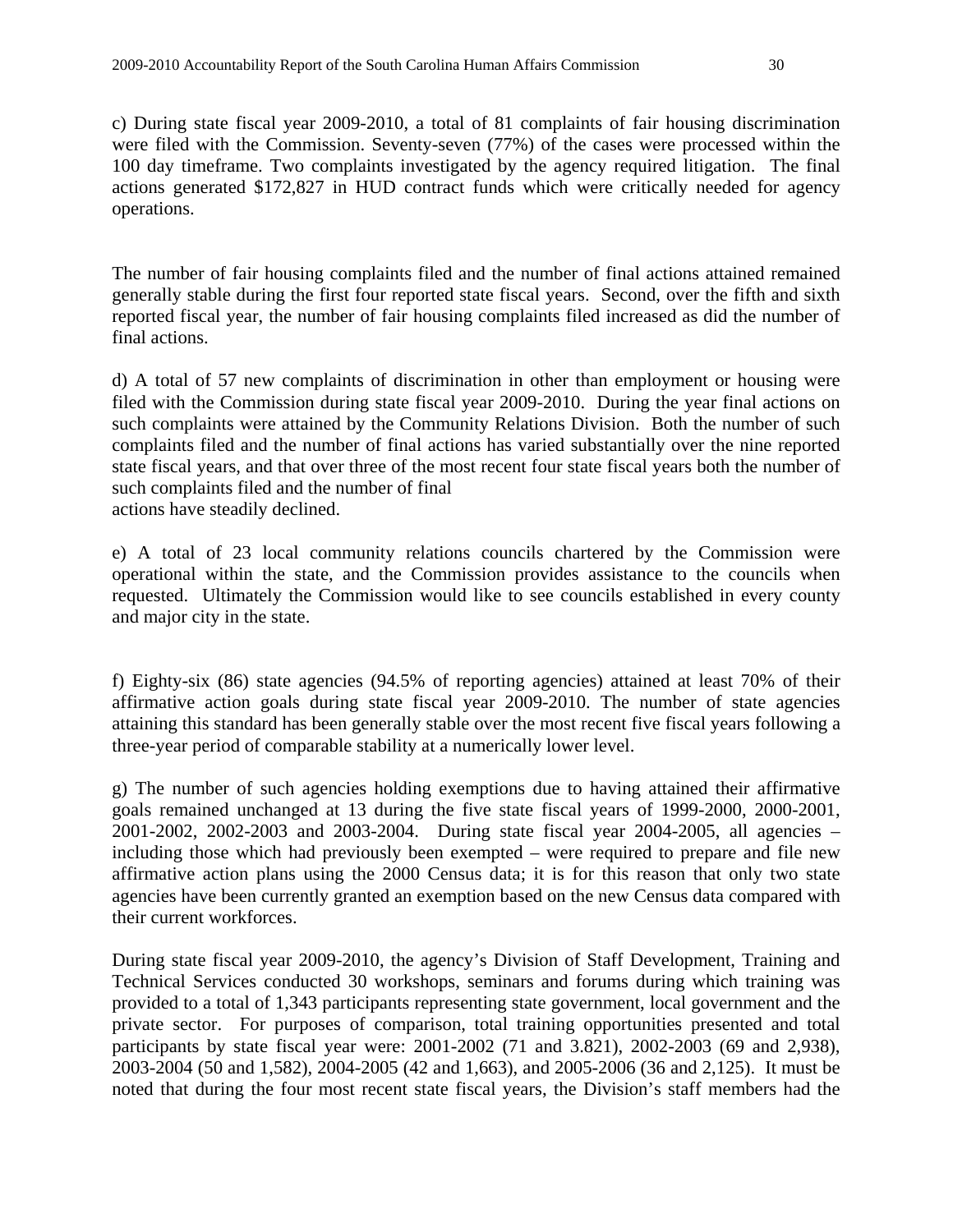additional part-time duty of providing mediation services (to supplement the work of the agency's one full-time Mediator), and they have done so quite successfully. Accordingly, the training figures presented represent the continuation of a remarkable level of performance for a group (originally five persons, which has now temporarily declined to three) who are also charged with responsibility for carrying out the agency's affirmative action consulting and reporting activities, including preparation of the annual report on the affirmative action status of state agencies required by the Legislature.

**7.2** Performance levels and trends for key measures of customer satisfaction:

a) Input from Complainants is disproportionately received from those individuals whose complaints result in findings, based on the evidence gathered during the investigation of their complaints of discrimination, which are not in their favor. These individuals consistently state their dissatisfaction with the decision, and often comment that the process was not "fair" (although they were informed when filing that the role of the Commission is to conduct impartial, objective investigations and to issue decisions based solely on the evidence).

b) Input from Respondents appears to be received on a more representative basis. Respondents frequently note that the Commission's processing is more timely than that of other similar agencies with which they have experience and, regardless of the nature of the decision issued, often cite in positive terms the agency's objectivity, professionalism and courtesy.

c) Training participants provide input using a questionnaire which, in addition to seeking narrative comments regarding the training received, provides ranking scales  $(1 =$  below average,  $3$  = average,  $5$  = exceptional) for five key measures. The pattern of responses based on these numerical rankings has consistently been an average of "4" on both the individual elements and overall.

**7.3** Based on audit reports and monitoring of budget data (actual to planned), the Commission continues to control expenditures within budget levels while seeking to maintain service levels across the diverse set of responsibilities assigned to the agency by the various laws it administers.

**7.4** Since the agency's financial constraints have prevented the Commission from proceeding with the planned employee survey, formal measures of employee satisfaction are not available at this time. However, it should be noted that the agency has thus far maintained its established level of performance despite the adverse consequences of the recent history of repeated budget reductions, which strongly suggests that employee dedication and commitment have not wavered, although it would be unrealistic to claim that morale has not eroded under the ongoing negative reinforcement attributable to financial difficulties, the actions taken to address them, and the lack of opportunities for career growth. Indeed, what the agency accomplished in a positive vein as reflected in this report is attributable solely to the dedicated efforts of its employees on behalf of the people of South Carolina. Employee involvement in terms of charitable and civic participation has not evidenced any decline. The agency's financial constraints have, as previously noted, eliminated agency-supported employee development efforts other than those which can be provided at virtually no cost or those for which employees